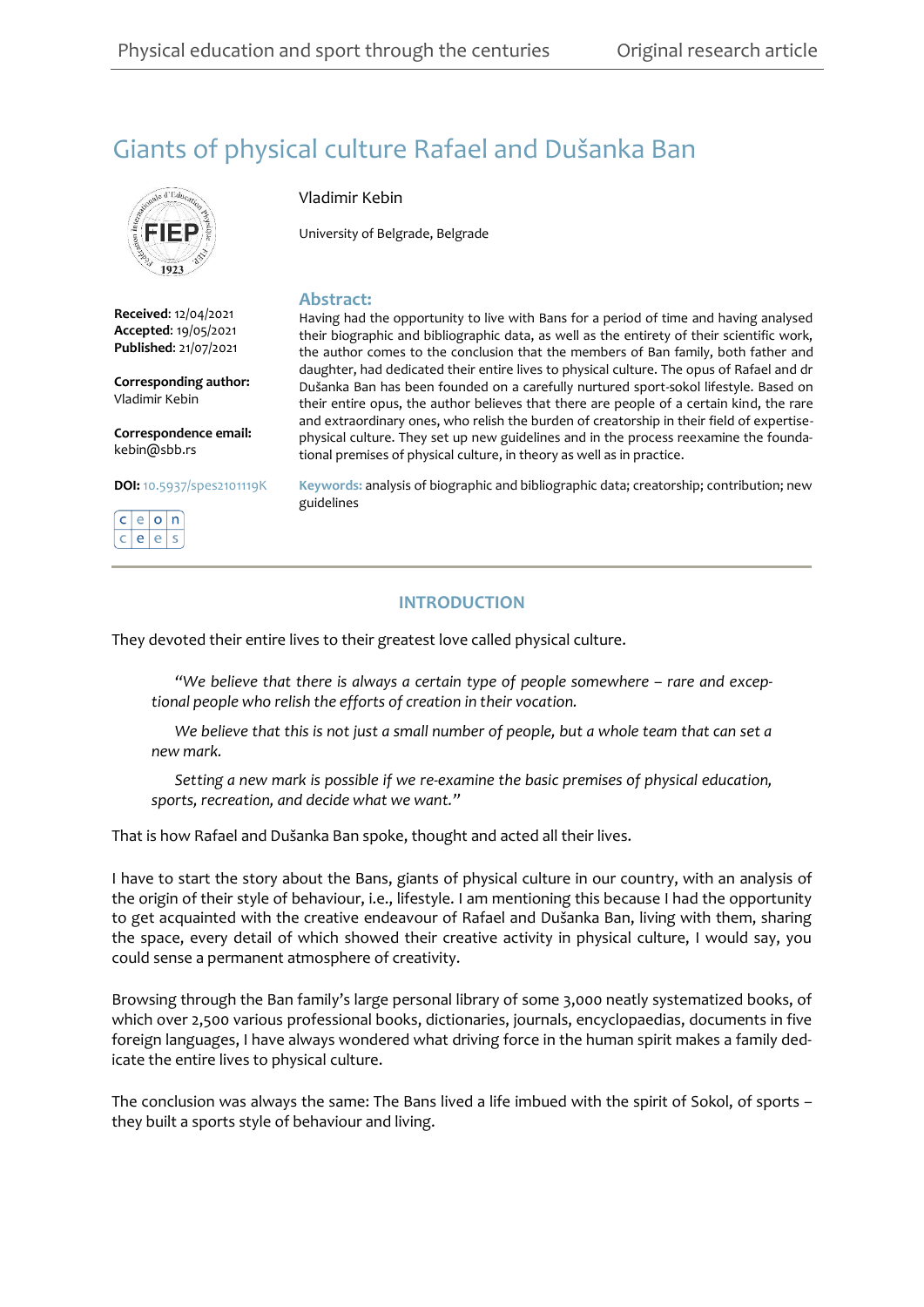## *Question and problem*

Some nuances that speak of real life slip through everyday life; a reflection different from everything that is usually seen: beauty, justice, friendship, the experience of the meaning of life filled with the fullness of joy and pleasure. This leads a person to wish for some impossible time in which these reflections would last, multiply and be transformed into a constant light, into a certain reality. No matter how sincere and profound it may be, this wish does not indicate an immediate practical action that would lead to its fulfilment. The wish like that is not exhausted but is fully realized within the framework of nostalgic daydreaming because it is its medium and even its tissue. In such circumstances, a person does not care so much about achieving the better as about the wish for the better. All these questions allow for a complete elaboration and attention. A sense of the future implies a mental capacity that is voluntarily educated. But in order to selfeducate, we must know in what direction life and society are developing.

### *Second-order problem - put in the foreground*

Here we need to talk about a second-order problem that, depending on how we approach things, can be brought to the fore. The problem of a receptive act is a discussion about a productive act, but it can also be reversed, because often the meaning of production is clearly revealed only in the appropriate reception. It is therefore a matter of creative understanding. If creation means the possibility of shaping the world according to your own ideals, then there is no doubt that man has this possibility and uses it more or less every day. In that sense, man is a creative being. But, it is also beyond a doubt that man realizes their ideals in the most unobstructed, and therefore most complete, way. Ideals can be realized in sport, too. With the help of basic forms of sports existence, training and competition, a sports person is also a sports creator. Therefore, there is no doubt that in that sense one can speak of sports creation as one of the purest forms of creation. "Creation in sport belongs to human activity, which characterizes all creators of human acts. However, due to the specifics of sport, creation and acts in sport have certain specific characteristics. The specifics separate activity in sport, sports creation and sports acts from other forms of human activity and creation. Emphasizing the distances and differences between creation in sport and creation in other activities (work, art, politics, etc.) is not a mere formality; it is a challenge to human cognition and the process of humanizing of man" (Kostić Radmila and Kostić Radomir: Teorija filozofske osnove sporta (Theory of the Philosophical Basis of Sport), Niš, 1997, p. 18).

What is the meaning in the creative and engaged? It should first be noted that the creative and engaged represent a particular life relationship in which selfinterest arises. Sartre calls it a "situation". In a creative and engaged understanding of something, man does not want to know what a thing is in itself, but what it is for them. In our context, this primarily refers to values - especially those presented as positive values.

- educativeness
- spirituality
- restlessness (motivation for change)
- transformation (self-realization)
- restlessness and passion
- experience sports practice, sports career
- comprehension (abstraction)
- power
- sociality (self-interpretation)
- formativeness
- hygienic value
- biological effects
- positive educativeness
- fascination of the unexpected
- the speed with which school sports spread
- globalization across national and territorial borders
- communicativeness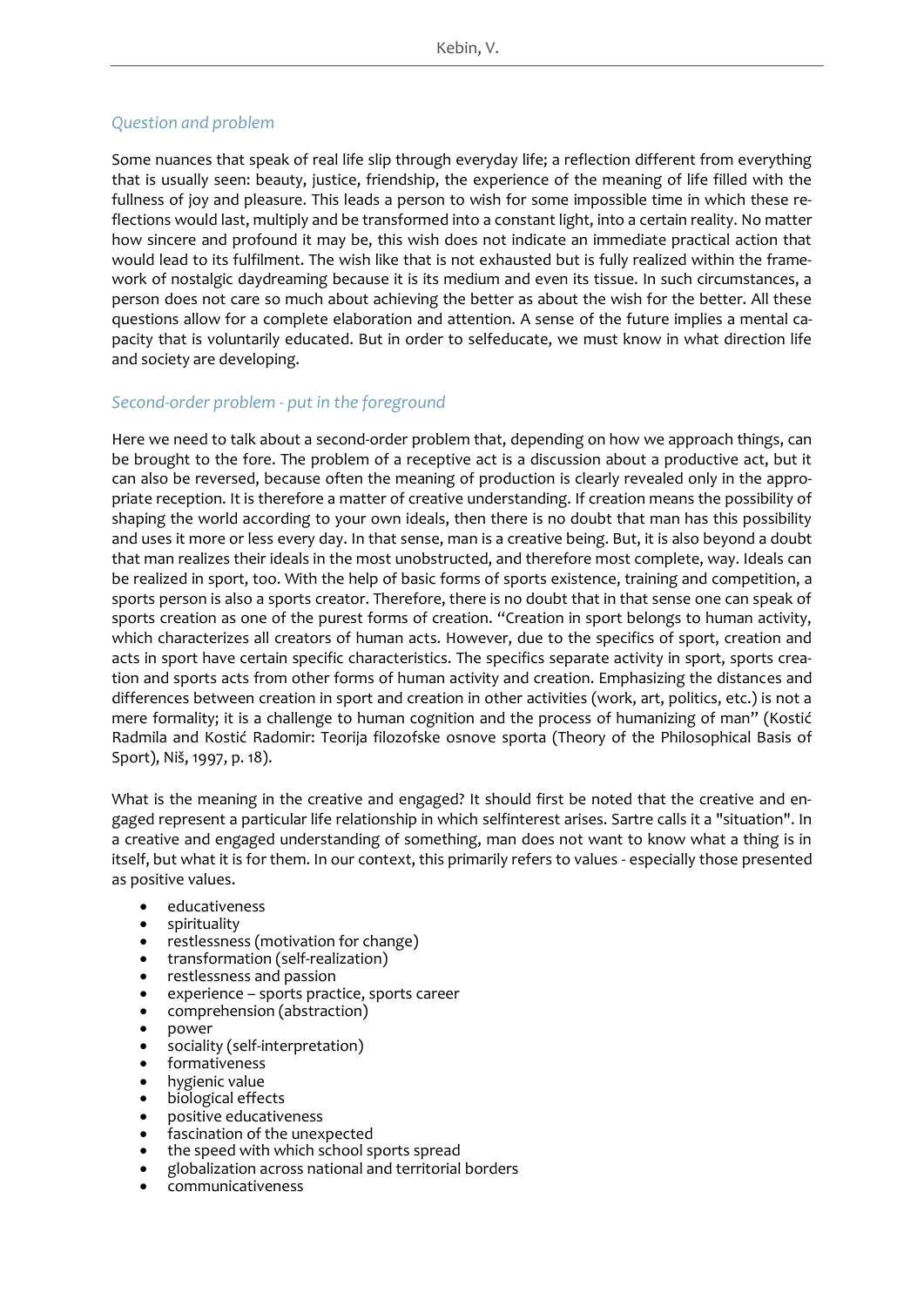## *Lifestyle*

All this is reflected in the projection of everyday life and lifestyle. "If we define the way of life of an individual or a group as a broader concept that encompasses the entire social existence of a person, then there is no doubt that a pattern of behaviour, manifesting a specific life orientation in meeting personal needs, is one of its best dimensions. These activities, or behavioural orientations, usually tell us something specific and characteristic about an individual or group of people within a particular culture or population. In socio-psychological literature, such specific models of existence, expression, communication and self-realization of individuals or groups are referred to as "lifestyle" or "lifestyles" [\[1\]](#page-22-0).

The lifestyle is formed in early childhood; it soon becomes established, but later the individual can take on new expressions of their lifestyle. The lifestyle develops gradually over the course of a lifetime and day by day it manages and unites all or at least many of life's tasks. Each individual strives for a unique, relatively appropriate lifestyle. He/she - an individual builds a characteristic way of walking, thinking, reacting and maturing in order to be different from others.

If meeting the needs can be a strong determinant of behaviour, and the meeting the needs in young people can be achieved in sports activities, then we can talk about the possibility of building a personal and group style of behaviour that would be marked as a specific sports behaviour or sports style.

 **It is indisputable that the Bans, both father and daughter adopted and nurtured a sports style of behaviour in their lives and were devoted missionaries in transmitting all the positive theoretical and practical values of physical culture.**



Rafael Ban (1906 - 1987)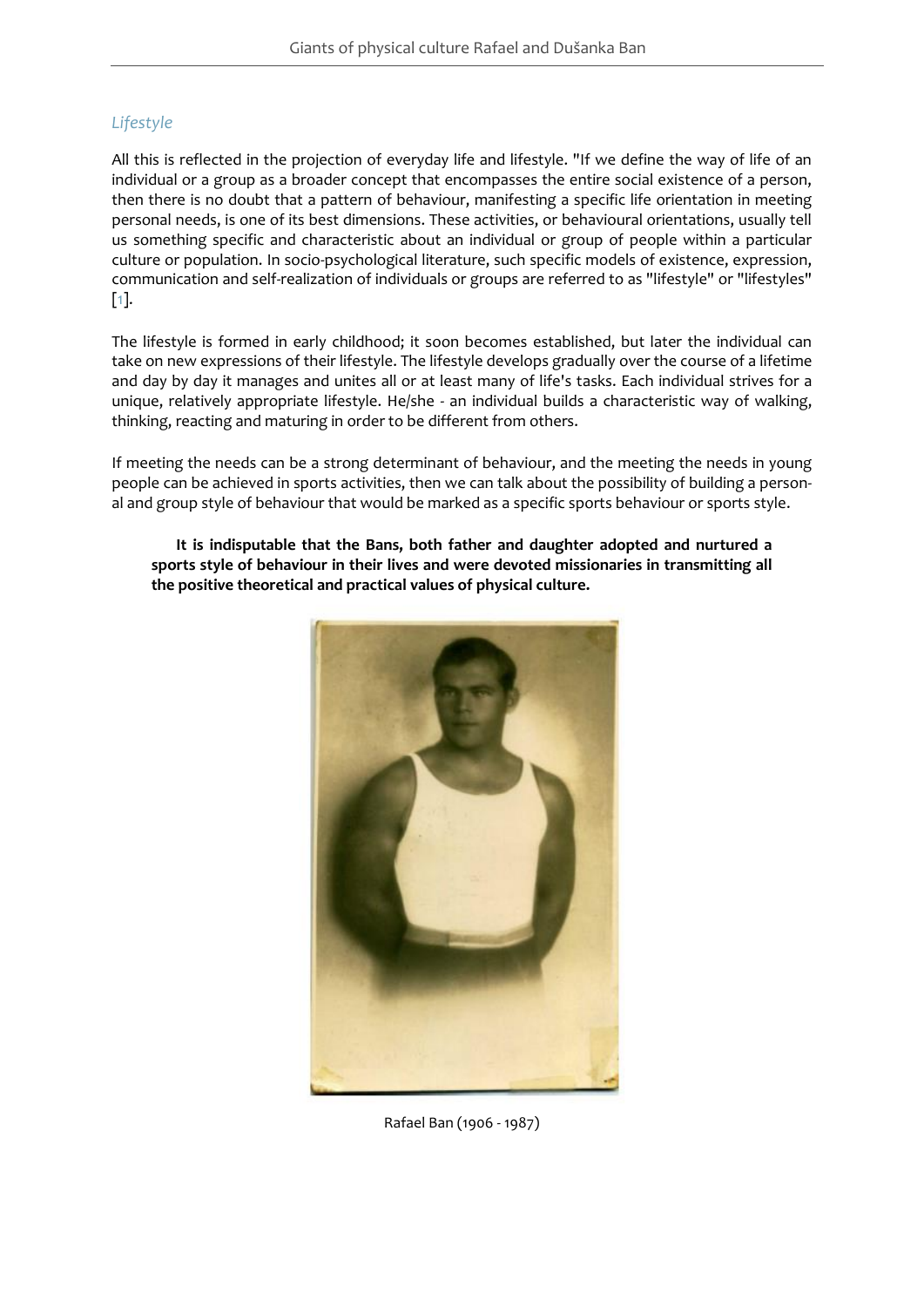### **SHORT BIOGRAPHY**

#### *Performer and competitor*

#### *Frontman and teacher*

Rafael Ban was born on November 27, 1906 in Sušak – Rijeka. His father (also) Rafael came from an impoverished peasant family from Ledinci near Novi Vinodolski. He worked hard all his life, spent some time in America, worked with his horses, he owned an inn and was a cattle trader and, in the end, he was a member of the craftsmen cooperative in Sušak, yet the financial situation of the family was never good. His mother Marija Kružić from Primorski Hreljin also came from a poor peasant family, the majority of whose members emigrated to America. She was a housewife.

Rafael Ban had a brother and a sister. After graduating, from secondary school, he worked for a while as a day labourer at the District Administration, then with his brother in a butcher's shop, and spent 2 months in Prague, as a worker in a meat processing shop, and then went back to Sušak, where he worked in the Zagreb Brewery's warehouse. In 1927/28, he graduated from the Military School for Reserve Infantry Officers in Sarajevo.

He started exercising at the age of seven, i.e., in 1913, at the Sokol Society in Sušak – Rijeka. The classes were held by Marijan Bros, the head of the Society, an independent craftsman – a bookbinder by profession. Until 1941, R. Ban performed the voluntary duties of the head of the Society and the Sušak – Rijeka District Sokol.

 *"We seriously studied drill exercises, received instructions on how to behave as members of the Sokol Society, how to greet each other; we also carefully prepared for public appearances because it was at excursions and public events where the Sokol programme was promoted, which was in tune to political programme at that time: awakening of national consciousness and resistance against Hungarianization, Italianization, Germanization. Most often we did it by means of physical exercise: "strength in our right hand, courage in everything, homeland in our thoughts." A large artistically crafted poster with this and similar slogans hung in the gym, and it can be said that it had a very impressive effect on the people who exercised."* (from the autobiographical notes of R. Ban)

- **1914** performed at a public class on an occasional excursion in Škrljevo Krasice in three exercises on parallel bars, Russian Dance and elements of the Cossack Circle
- **1914** participated in a public class in Hreljine: demonstrations of exercises with sticks and on parallel bars
- **26/07/1914 mobilization.** The last session of the Sokol Society (of which R. Ban was a member and where he practiced) was held on July 22, 1914. The next session was held on October 28, 1918.
- **1917 – 1921** R. Ban completed 4 grades of the Lower Grammar School. At school, he often took part in demonstrations against the war, Austro-Hungarian Monarchy and Italian occupation of Rijeka, organized by senior pupils

From the first grade, he started playing football with his peers. Rijeka had 75 clubs.

Sušak is a place, says R. Ban in his notes, where the Croatian sports movement grew up against the Hungarian and Italian sports political paranoia. These were the beginnings of mountaineering, athletics, cycling, tennis, "while in football, rowing and swimming with water polo and dives, sciavi and croatazzi were soon giving their patronizing neighbours real school lessons".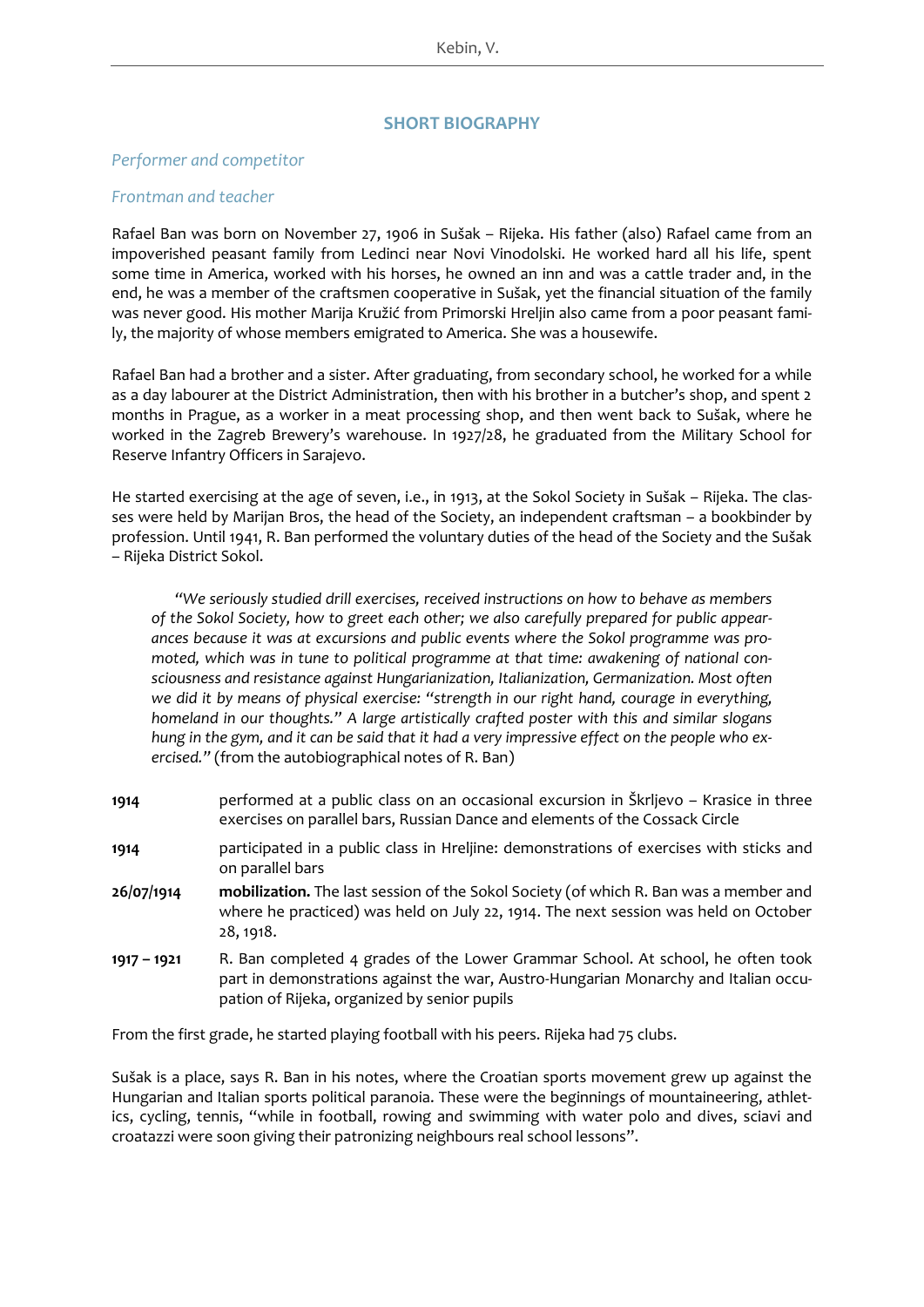**1922** The General Assembly of the Sokol Society Sušak – Rijeka was held in January, and then the works in Sokolana began. The realized programme was very extensive: events, public performances, District Rally on Krk, public performance in Ogulin, performance on the occasion of the Patron Saint's Day of the 4th Infantry Regiment in Martinšćica, performance in Otočac, performance and competition at the Sokol Rally in Ljubljana, Social Frontmen Course – 13 participants. R. Ban was involved in all activities and performances in all events and competitions

Besides the regular sessions, he came to exercise on Saturdays and Sundays, provided that the gyms were cleaned and washed.

The main task that year was to prepare for participation in the First World Rally in Ljubljana. The key thing was to practice the exercises for the competition. After long meetings, the exercise of Dr. V. Murnik, then the president of the Yugoslav Sokol Federation, was accepted.

The dress rehearsal for the World Rally in Ljubljana was the rally of the Rijeka District on the Island of Krk.

For R. Ban, participation in the World Rally in Ljubljana in 1922 was very important for his later career. The competition programme was quite diverse. At this Rally, R. Ban performed in the lower starting grade (apparatus and athletics) and out of 160 competitors, he took the 40<sup>th</sup> place.

When he returned to his Sokol gym, he met famous apparatus gymnast Janko Prelevac, who came from Ljubljana and held classes and a permanent frontmen course. Under his leadership, the trainees progressed rapidly.

- **1923** From the spring of that year, R. Ban was competing and practicing every day, along with attending school and working at his workplace.
- **1923** He won the first place at the District Rally competition in Gospić
- **1923** He won the first place at the District Rally in Sušak
- **1923** At the Regional Rally in Zagreb, he won the 9th place in higher grade-levels
- **1924** At the 5th district rally that marked the 20th anniversary of the Sokol Society Sušak, he won the first place.
- **1924** In August, in Zagreb, he won the 9th place at the regional rally
- **1925** The Society got another Slovenian gymnastics teacher, Milčo Kušćer from Trieste.
- **1925** He won the 14th place at the Federal Championship in Belgrade
- **1926** The main event was participation in the Eighth World Sokol Rally in Prague
- **1926** After the Rally, he remained in Prague. He worked as an apprentice in the Otokar Schmol workshop for meat processing and in the evenings in the Sokol Society Smetrov I and then in Karlin, where he practiced under the guidance of the world champion in gymnastic mixed all-around Frante Peskošek. He was well received in both societies and participated in all activities. That year he completed a course for training instructors in Prague and then returned to Sušak.

When he returned from Prague, he transfered his experience and the way of working to his Society.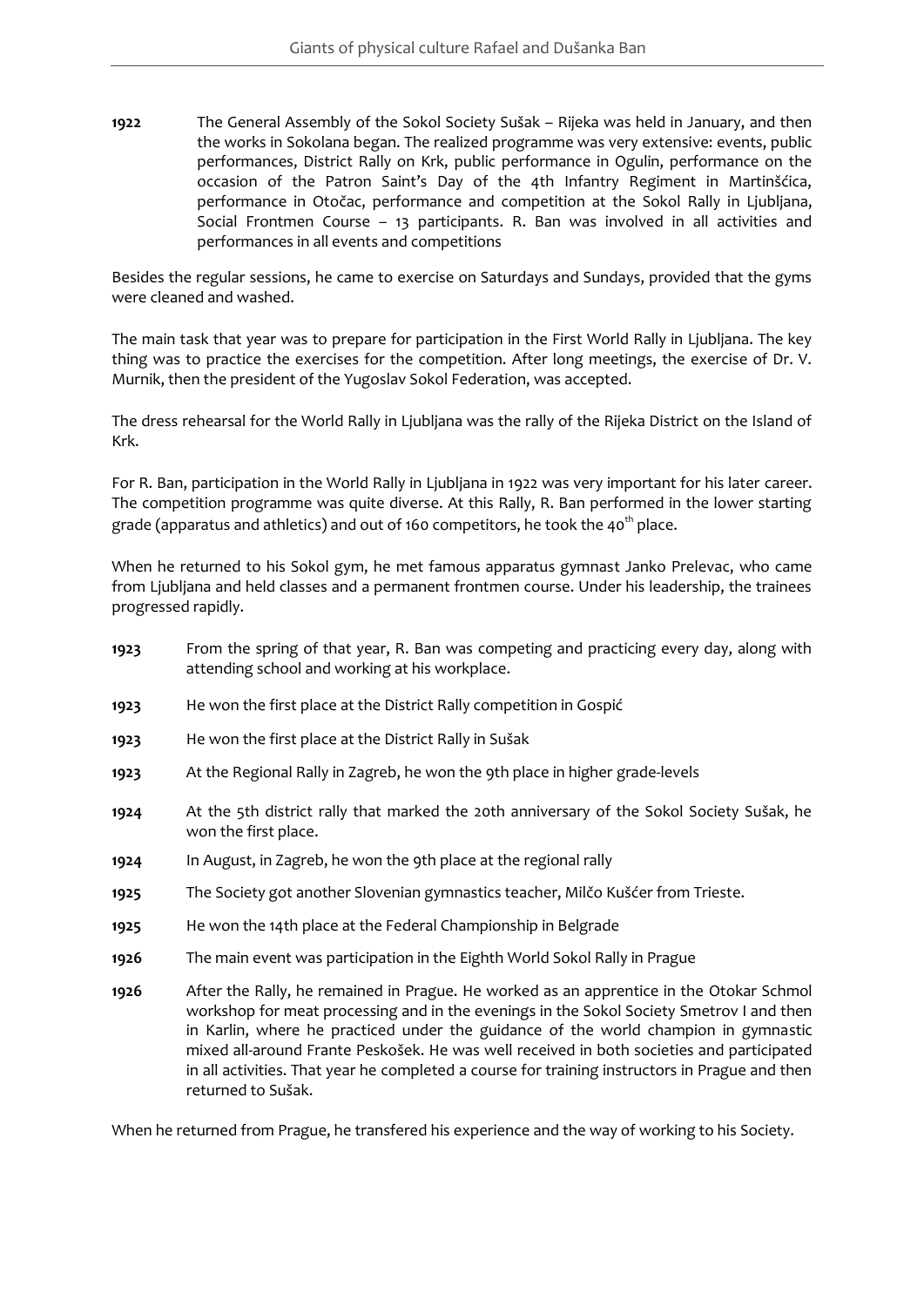- **1926** He was given the task to lead the category of male children from 12 to 14 years of age.
- **1927** He works at the Society in Sušak and as an accountant for the Zagreb brewery.
- **1928** From September 1927 to the end of May 1928, he finished the Military School for Reserve Infantry Officers in Sarajevo.
- **1928** For a while after the course, he was unemployed in the army, and on Prelevac's recommendation, he applied for employment in Ljubljana in the Yugoslav Sokol Federation for the position of Federal Traveling Frontman.
- **1928** On January 15, he took office at the Yugoslav Sokol Federation in Ljubljana and was at that job until 1941.
- **1930** He participated in the World Gymnastics Championship and won the 4th place on pommel horse.
- **1930** At the World Championship in Luxembourg, he competed as a member of the team. This competition marked the end of his competition period and he devoted himself to educational work.
	- He worked at the Sokol Association of the Kingdom of Yugoslavia from 1930 to April 1941.
	- He was an officer in charge of sports at the National Labour Service for the Reconstruction of Serbia from 1942 to 1944.
	- In the Yugoslav People's *Army* (JNA), he was a teacher at a military educational institution from 1945 to 1962, and later the head of the JNA Military Sports Centre.
	- In the Partizan Sports Federation of Yugoslavia (FISAJ) and the Partizan Gymnastics Association
- **1941 to February 1, 1945** After the bombing of Belgrade on April 6, 1941, he went to Loznica, by bicycle, and served as a reserve infantry lieutenant. In this period, he met many of his comrades who worked on the affirmation of the Sokol movement, physical education and sport throughout the Kingdom of Yugoslavia.
- **1944** After liberation, in 1944, he contacted the Military Academy of the Yugoslav Army (JA), where he became a physical education teacher, from 1945 to 1946.
- **1946** He worked at the Central House of Yugoslav Army (CDJA)
- **1947** At the General Staff of the JA he was the commander of the Officers's Gymnastics School in Belgrade.
- **1948** At the Olympic Games in London in 1948 and in Helsinki 1952, he was the coach of our gymnastics team.

### **On April 7, 1987, Rafael Ban died in Belgrade.**

Two months before his death, he still exercised, held recreation classes, faithful to physical culture, sport and all the ideals from his youth. Rafael Ban, a former member of the gymnastics team, a participant in the World Championship in Luxembourg in 1930 and the winner of the fourth place in gymnastics on pommel horse, died. An athlete who once, together with Leon Štukelj, contributed to the participation of Yugoslav gymnastics in the World Championship, died.

Rafael Ban died at the age of 81, and in order to better understand an exceptional life biography, we will list the most important points. When Rafael Ban turned 16, he was a pre-war Sokol gymnast and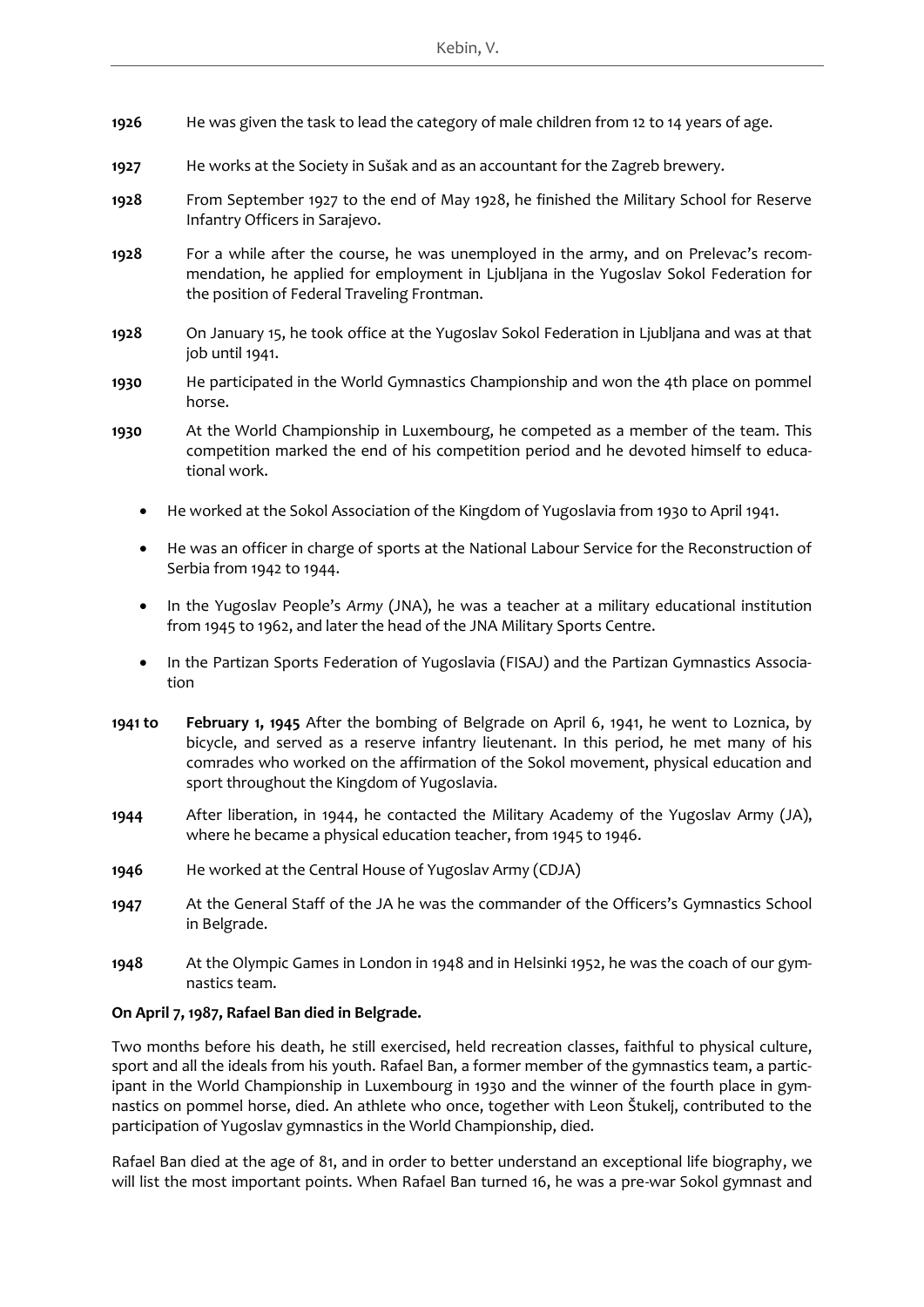an outstanding competitor in gymnastics and athletics. He went to Prague in 1923 to improve his skills and became an outstanding expert in gymnastics, football, boxing and athletics. In 1930, he became a member of the national team and then an instructor in Sokol and gymnastics.

In the first years after 1945, he worked as a gymnastics expert, and later became the head of the Military School for Physical Education in the JNA. He was the organizer and author of a series of rallies at the level of districts, municipalities and, later, the federal rallies held on May 25. He designed numerous exercises at the federal rallies for May 25, Youth Day.

He went through all the stages of the development of physical culture in Yugoslavia; was a member of the executive body of the Sports Federation of Yugoslavia, Partizan of Yugoslavia and Serbia; the head of the independent Association in Belgrade, Partizan 6.

Rafael Ban was an ambassador of physical culture and sport. He was married to Jelka Vukmir Ban, who was a member of the Sokol Association from Sremska Mitrovica, and after 1945 until her retirement, she was the secretary of the Association for Physical Education Partisan of Yugoslavia and Serbia. His daughter, Prof. Dr. Dušanka Ban, a scientific advisor followed her father's footsteps; she graduated and received a master's and doctoral degree from the Faculty of Physical Education in Belgrade. She worked at the Yugoslav Institute for Physical Culture and Sports Medicine and was a professor in the country and abroad; engaged in sports documentation and sports information; published 274 scientific papers and was the leader of 60 projects. She spoke three foreign languages and was a member of the editorial board of the Fizička kultura Journal for 25 years; lifelong vice-president of IASI.

Rafael Ban published a large number of professional publications in the field of gymnastics and physical culture and sports. The most famous are *Gymnastic Primer* and *Terminology of Apparatus Exercises*. He held a huge number of professional conferences, classes and trainings. and participated in various rallies and competitions all over Europe as a trainer and coach. He retired in the rank of major.

There is a serious desire among experts in Serbia to compile a monograph on Rafael Ban, based on comprehensive research.

He intended to leave his huge written and illustrated documentation to the Museum of Physical Culture at the Faculty of Sports and Physical Education in Belgrade. The entire documentation on his life and work is in Belgrade, owned by Prof. Dr. Vladimir Kebin.

## **A SELECTION FROM THE RICH LEGACY OF HIS PHOTO DOCUMENTATION**

<span id="page-6-0"></span>[Picture](#page-6-0) 1: "In 1920 Yugoslav sports club Hajduk in Trsat. The club was founded by the boys themselves (I was about 14) from the vicinity of Trsat.

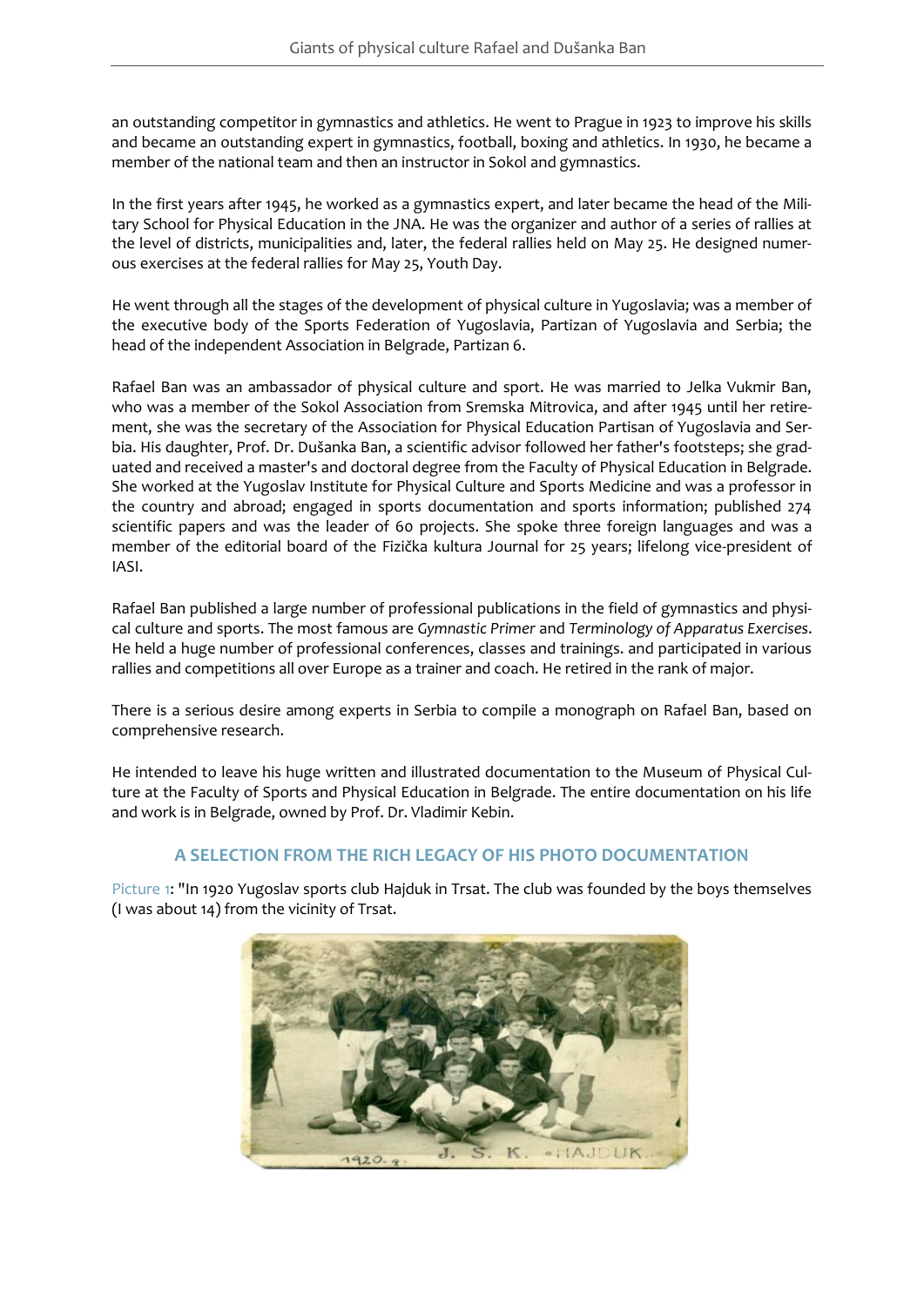After 1900, numerous small clubs were spontaneously founded in the vicinity of Rijeka, following the example of the Croatian sports club Viktorija in Sušak. The photograph was taken in front of the Sušak Grammar School, where we played matches. It was the first time we wore the proper football boots (says R. Ban)" Down, in the front row from the left, sits Ban R. He played right-back.

[Picture](#page-7-0) 2: 1925 - Young foremen from Sušak for children's categories; R. Ban sitting in the first row, the fourth from the left.

<span id="page-7-0"></span>

[Picture](#page-7-1) 3: 1925 – Boxers of Viktorija. I trained for a few months in the boxing section of SD Viktorija, under the leadership of Evgeny Davydov (Russian emigrant, standing second on the left). R. Ban is the fourth from the left, standing.

<span id="page-7-1"></span>

[Picture](#page-8-0) 4: 1926 – New members of the frontmen staff of the Sušak Sokol (after completing the course). R. Ban is the first from the left.

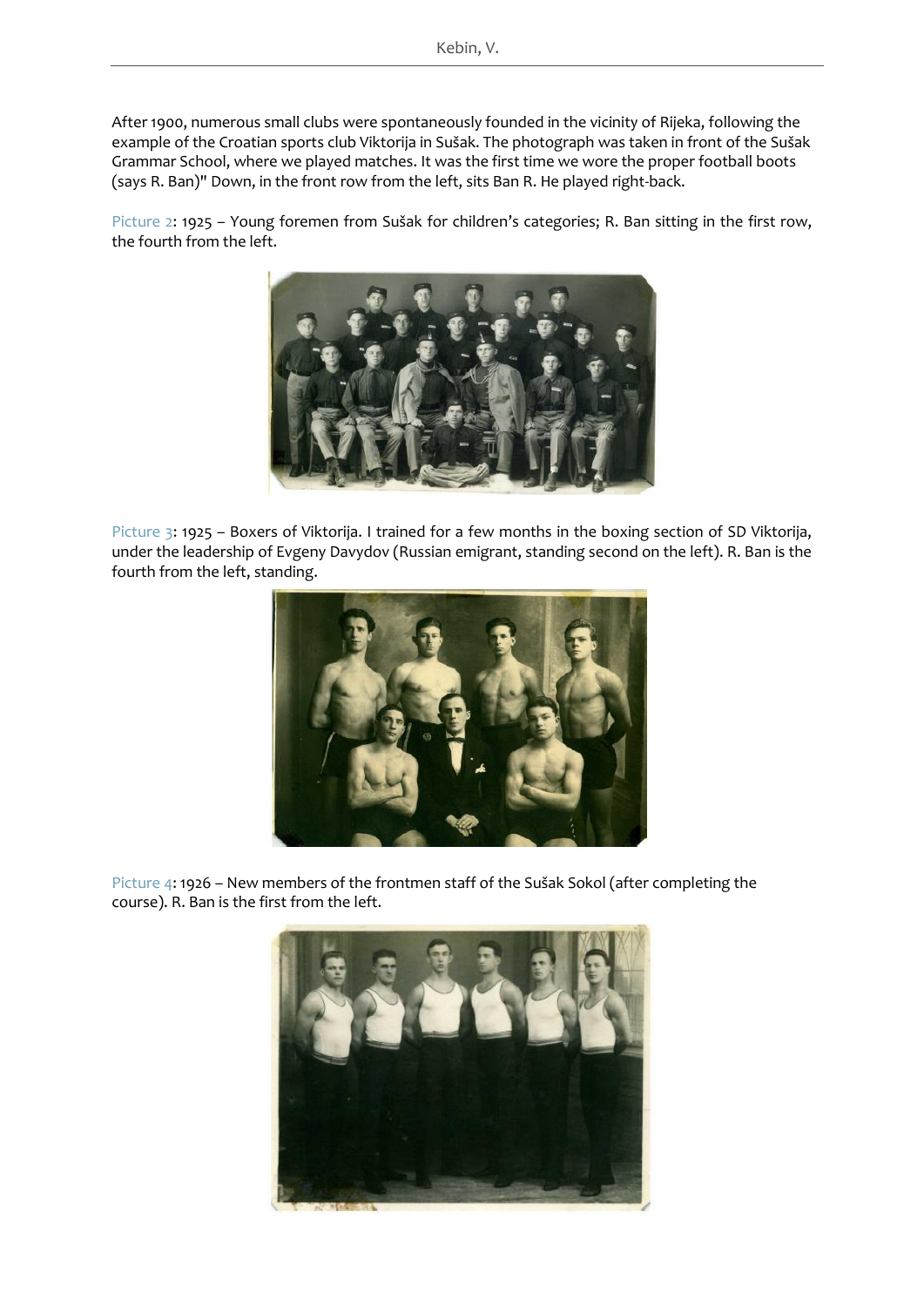<span id="page-8-1"></span><span id="page-8-0"></span>[Picture](#page-8-1) 5: 1926 – Participants in a two-week course at the Coach School COS (Czechoslovak Obec Sokolska) in Prague in the gym of the Tyrš House (Tyršův dům). R. Ban is the first from the left in the middle row (third row from the bottom).



<span id="page-8-2"></span>[Picture](#page-8-2) 6: 1928 – As a federal frontman



<span id="page-8-3"></span>[Picture 7:](#page-8-3) 1929 – Participants of the first federal course for rally exercises for the federal rally on Vidovdan 1930 in Belgrade; R. Ban, sitting, the fifth from the left in the front row.

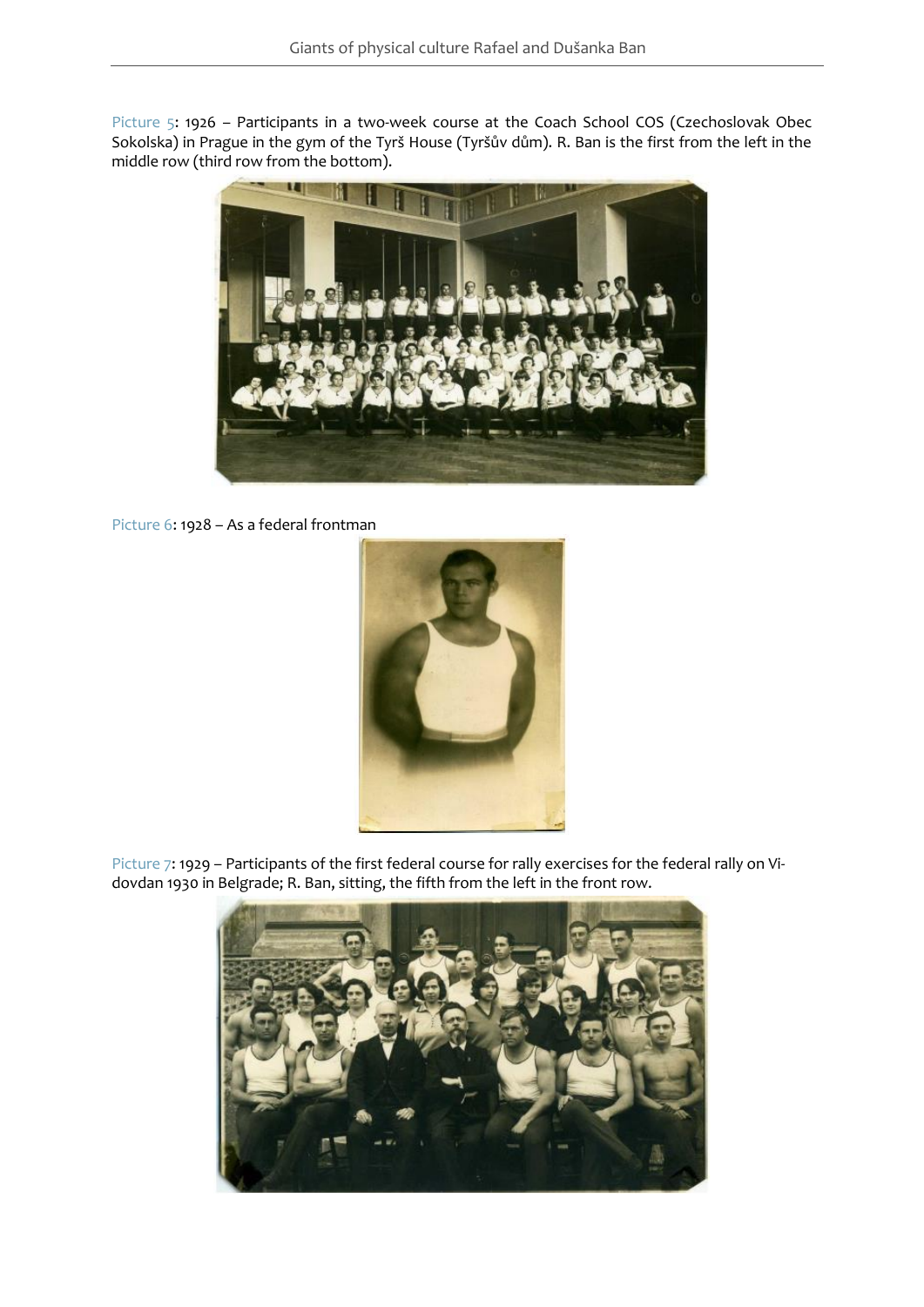[Picture](#page-9-0) 8: 1930 – The team for the World Gymnastics Championship in Luxembourg. At the end of the preparations in Ljubljana, they gave a public class. All the competitors except R. Ban were from Ljubljana. From the left: Leon Štukelj, Petar Šumi, Anton Malej, R. Ban, Josip Primožič, V. Murnik



<span id="page-9-0"></span>[Picture](#page-9-1) 9: 1930 – The best gymnasts after the competition at the World Cup R. Ban is the fourth from the left.



<span id="page-9-1"></span>[Picture 10:](#page-10-0) 1931 – Great frontmen course in Zrenjanin; R. Ban, standing, next to the course leader

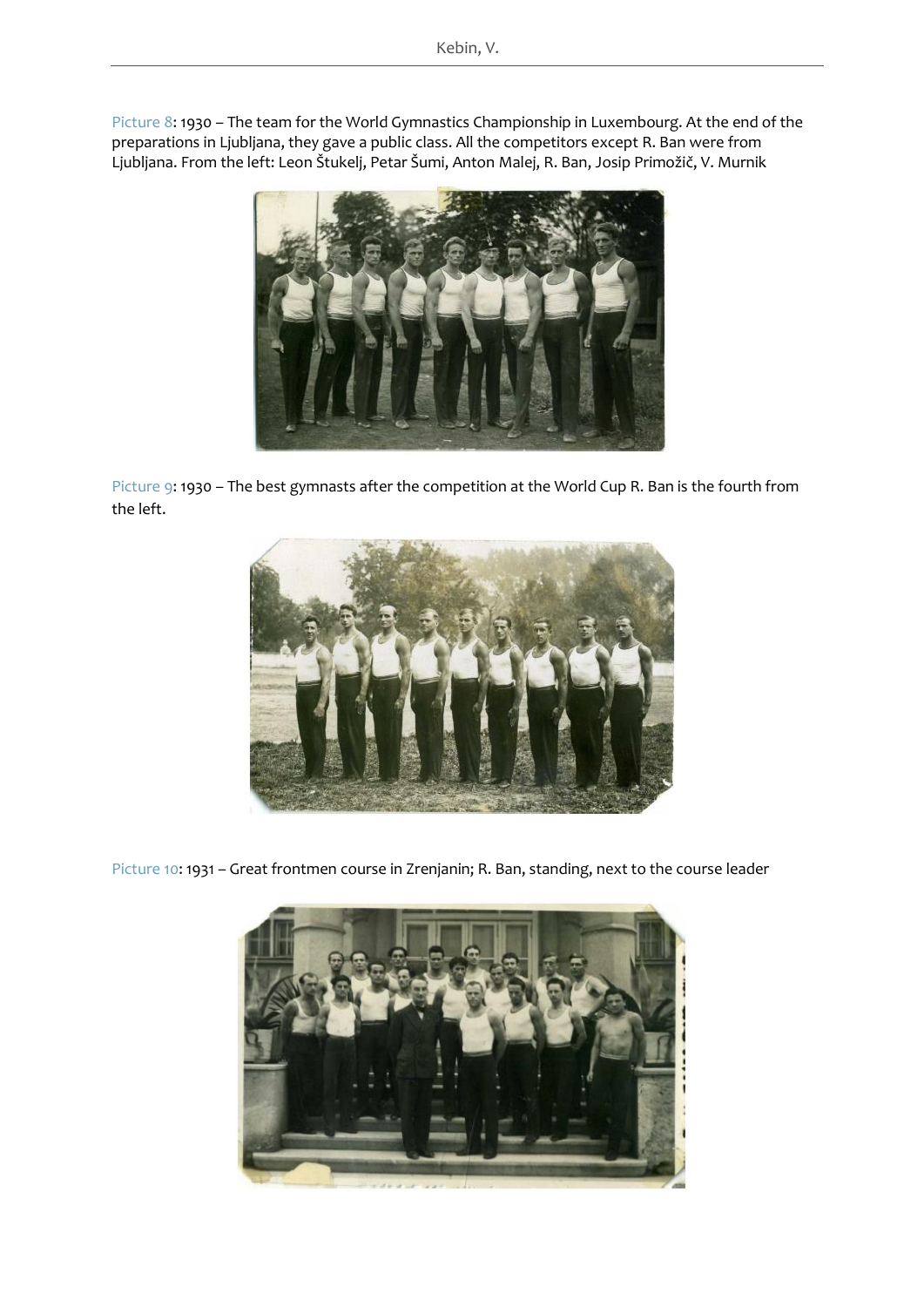<span id="page-10-1"></span><span id="page-10-0"></span>[Picture](#page-10-1) 11: 1933 – In Savska St., near the Theatre in Zagreb; Frane Žic (head of the District of Belgrade), Marijan Boras (head of the administration of the District of Rijeka), Franc Locki (head of the administration of Split) and R. Ban as the federal frontmen; going to the meeting about the federal rally in Zagreb in 1934. Ban R. is the third from the left.



<span id="page-10-2"></span>[Picture](#page-10-2) 12: 1950 World Gymnastics Championships in Basel; R Ban at the beginning of the line, the first from the left



<span id="page-10-3"></span>[Picture 13:](#page-10-3) KUNNIAKIRJA – Diploma of the team leader in 1952 – Olympics

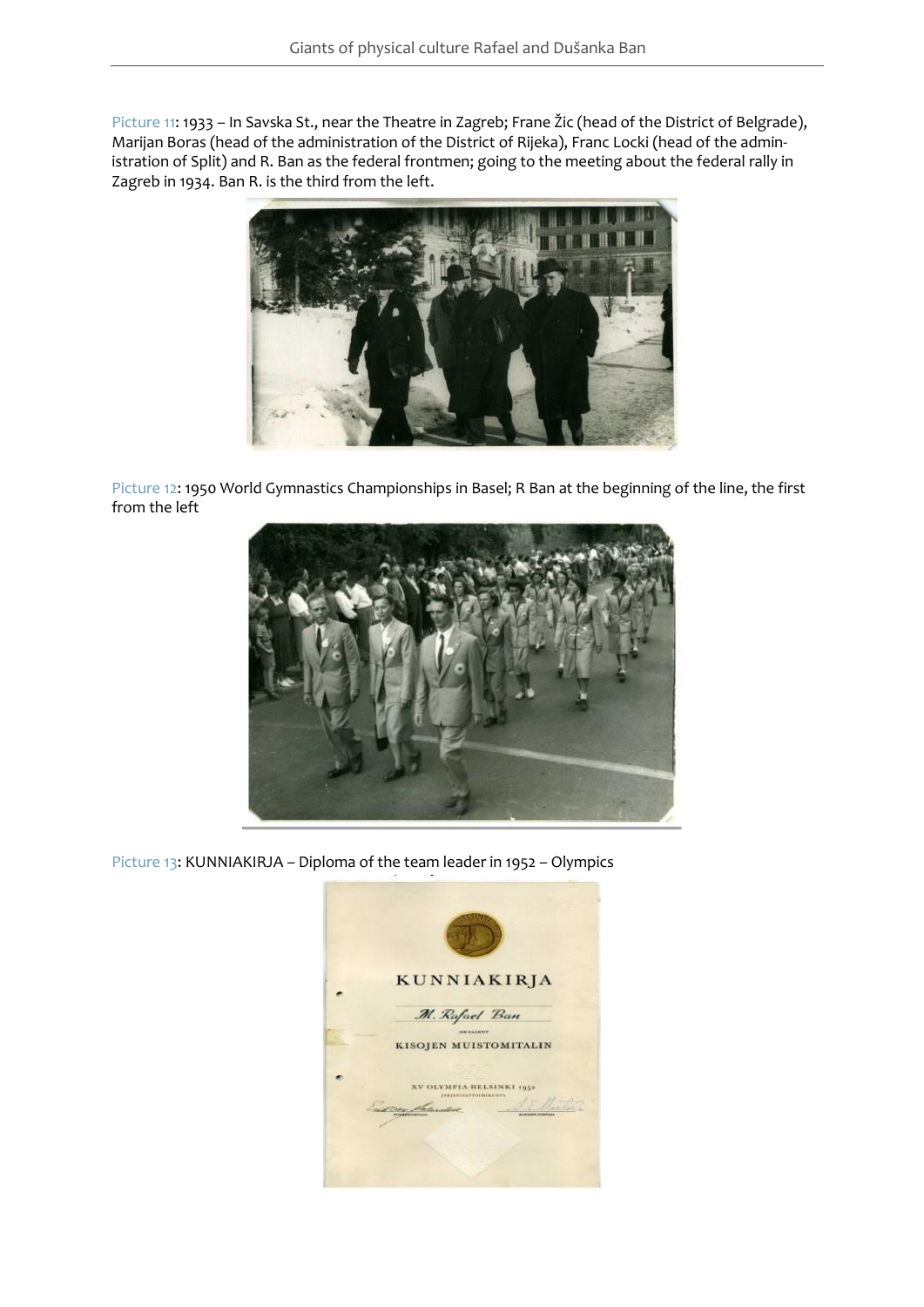

<span id="page-11-0"></span>[Picture](#page-11-0) 14: Identity card of the participants in the 1952 Olympics

<span id="page-11-1"></span>[Picture](#page-11-1) 15: "With Marshal Tito", the exercise with 515 soldiers was designed and prepared by R. Ban; a picture from 1966, with a group of participants (he designed the exercise for the May 25 rally with the JNA five times).



<span id="page-11-2"></span>[Picture 16:](#page-11-2) Retirement of Jelka Ban in 1967. Jelka Ban was the wife of R. Ban. She was born in Bosut near Sremska Mitrovica in 1906. In 1929 she became the head of the Sokol Association of Sremska Mitrovica. In 1932 she became a federal frontman and a member of the expert board of the Sokol Association, where she stayed until 1941. From 1946 to 1948 she worked at the Physical Culture Association of Yugoslavia, from 1948 to 1952 in the Gymnastics Association of Yugoslavia and from 1952 until her retirement, in STV Partizan Yugoslavia as a secretary.

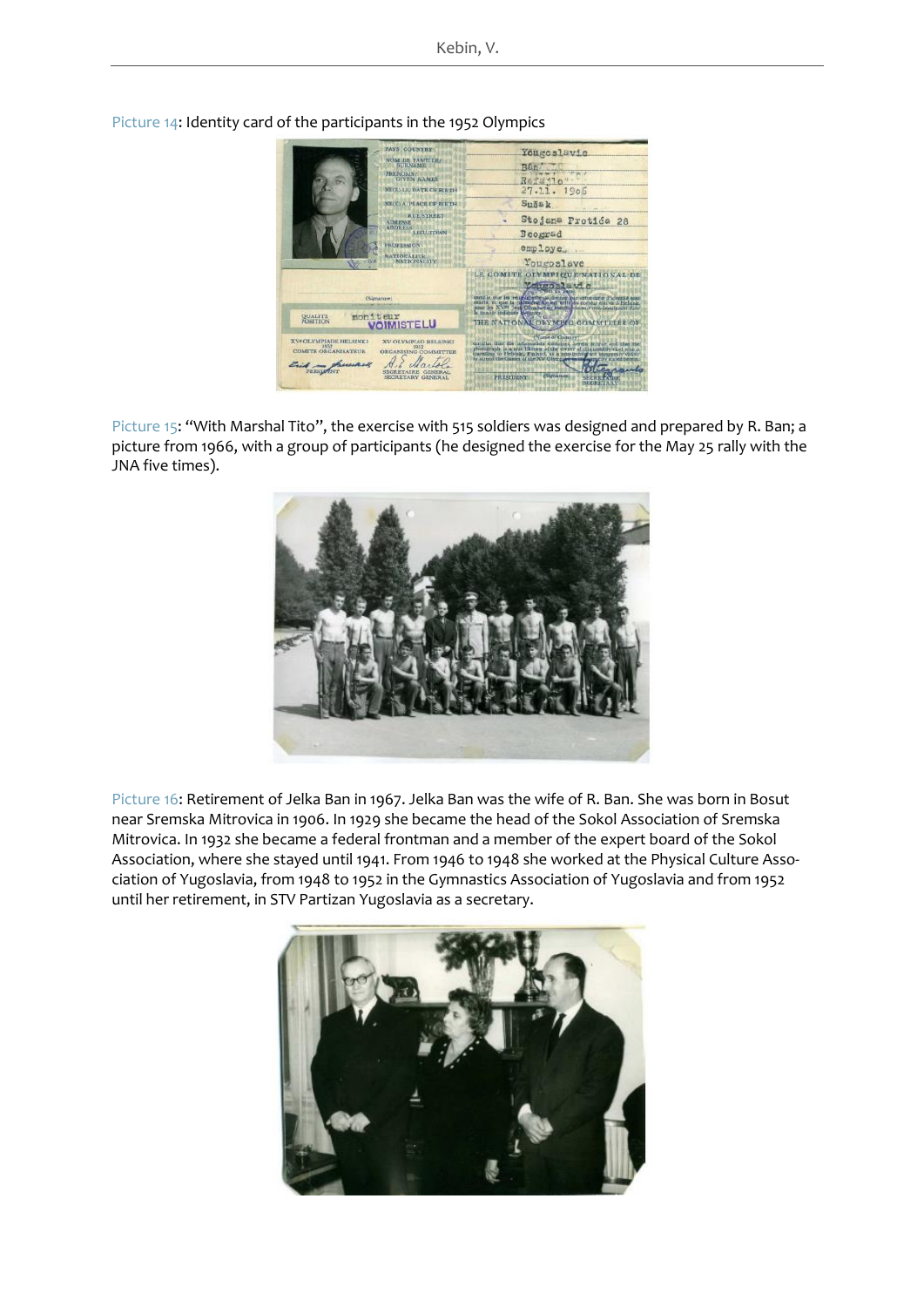## **[PROF. DR. DUŠANKA BAN](#page-12-0)**

*(1949 - 2000)* **GIANT OF PHYSICAL CULTURE**

<span id="page-12-0"></span>

Suddenly, on July 28, 2000, the heart of the greatest giant of sports informatics in the field of physical culture in our country and in the world stopped beating. The heart of a great expert, great lady, selfless co-worker, beloved friend, athlete, a world figure in the field of physical culture, gentle wife – stopped beating.

Dr. Dušanka Ban was born in 1949 in Belgrade to mother Jelena and father Rafael, well-known Yugoslav sports experts. She graduated in 1972 from the Faculty of Physical Education (FFK), University of Belgrade (the first in her generation, with an average grade of 9.20), with a focus on sports recreation (school year 1971/72). Her professional title is a professor of physical education and professor, graduate organizer of sports recreation. At the same faculty, she obtained a master's (1978) and doctoral (1986) degree. The topics of both dissertations were in information science, an applied area of physical culture. She was elected a research fellow at FFK in Belgrade in 1989, and a research associate in 1998.

Dr. Dušanka Ban was added to the "Register of Researchers and Automated Records" of the Ministry of Science and Technology of the Republic of Serbia for the first time in 1990, and again in 1993.

She completed the International Lehergange fuerVorlaeser der wissenschaftlichen (International seminar for teachers of scientific information in sports), Warsaw in 1973, organized by the Association for Sports Information and Akademia Wychowzneania Fych).

She completed two Yugoslav seminars for sports documentation specialists in Portorož in 1973 and Novi Sad in 1984, organized by the Yugoslav Sports InDoc Community. As a scholarship holder of the University of Zagreb, she completed two international courses organized by the Interuniversity Centre for Postgraduate Studies in Dubrovnik: "Technology, Education and Research in Library and Information Science", 1984 and "Research Methods in Library and Information Science", 1986.

Dr. Ban spoke English, German and Russian.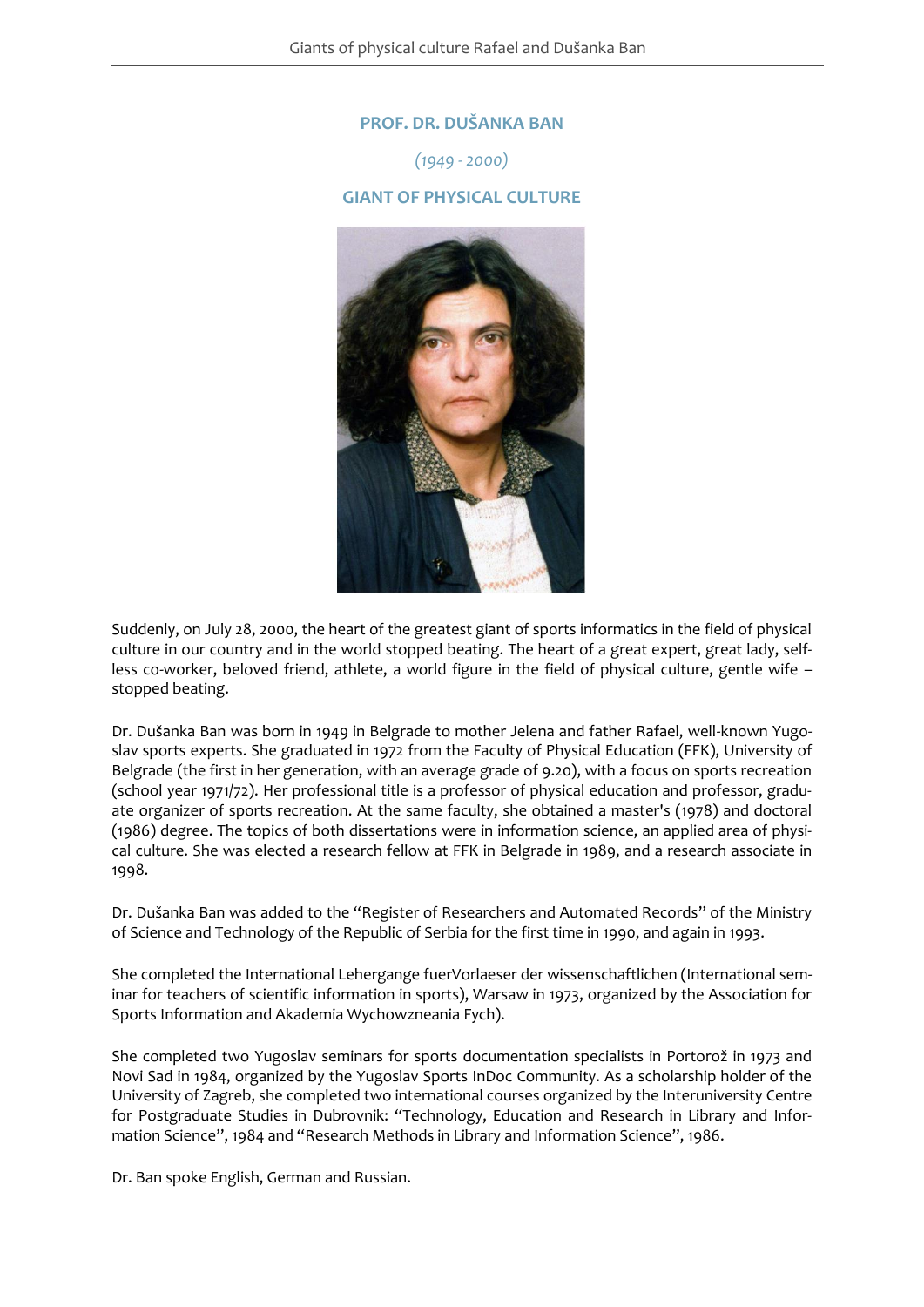### **EMPLOYMENT**

From 1972 to 1983 she was employed at the Yugoslav Institute for Physical Culture and Sports Medicine.

From 1980, at the Sports InDoc Centre, as a documentalist in the status of independent researcher, she headed the documentation and literature departments, organized international information and documentation cooperation and worked on creating an information system for physical culture. She did information research, as well as research on sports recreation and the organization of physical culture.

As the editor of the reference bulletin "Information in the field of physical culture", she published 20 volumes with 3,400 summaries and 764 bibliographic items (in the period 1972-1981). As the editor of the national "Bibliography of Physical Culture", she prepared 10 volumes (Nos. 9-19) with 4,565 annotations; edited other publications and prepared information based on statistical and factual data.

From 1984 to 1986, she ran the Library and Information Centre at the Faculty of Physical Education, University of Zagreb, and participated in teaching and research.

The most important achievements in this position are: initiating information research at the faculty (two multi-year projects); publishing Library and Information Centre's circulars (18 issues in three volumes; connecting of libraries of physical education faculties in the country; collecting and publishing materials for the first bibliography of master's and doctoral dissertations in physical culture; participation in international bibliographies "Youth Sport", "Sport and Peace", technological literature -"World Sports Periodicals Index".

From 1987 she returned to the Yugoslav Institute for Physical Culture and Sports Medicine in Belgrade (JZFKMS) with the title of research fellow, and since 1998 with the title of research associate on documentation of scientific literature and international cooperation.

As part of her research work, she conducted several projects independently in the field of organizing physical culture and sports informatics. She led the building of the Information System of Physical Culture of Serbia IFIS, which was realized in cooperation with 4 institutions: JZFKMS, the Republic Association of Physical Culture of Serbia, the Association of Organizations for Physical Culture of Serbia and the Faculty of Physical Education of the University of Belgrade. She collaborated with the International Sports Literature Database (at the Sport Information Resource Centre, Ottawa, Canada): she worked at the Executive Committee and expert commissions (for Thesaurus, within cooperation of the SFRY with the European Council and was a member of the Committee for Sports Information Science.

### *Expert and scientific work*

Dr. Dušanka Ban collaborated in 36 scientific and development-research projects, of which she was the holder in 22. She participated in designing of six information systems and several software packages.

The outstanding projects in which she participated was the five-year research (1991-95) from the then current five-year programme of the Ministry of Science and Technology ("The Impact of Urbanization on Spatial and Economic Development of Serbia", Faculty of Architecture, University of Belgrade).

Dr. Dušanka Ban published over 250 research papers, more than 70 small InDoc articles in the Fizička kultura Journal (Physical Culture) and about twenty popular articles in Rekreacija (Recreation). One of the creators of the new laws on sports in Montenegro and Serbia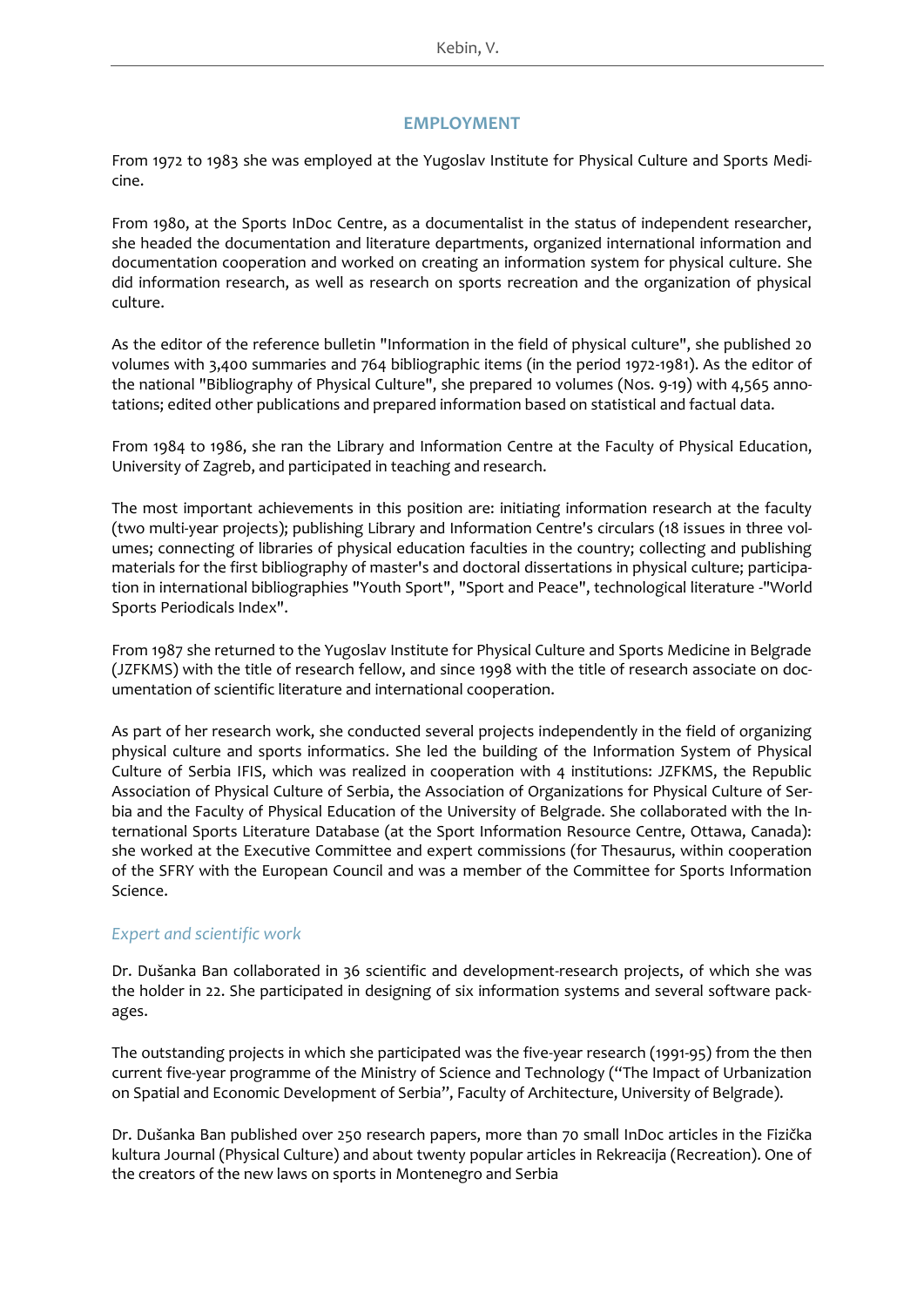## *Participation in conferences*

Dr. Dušanka Ban participated in numerous scientific conferences in the country and abroad with invited lectures, reports, announcements or as an observer, mostly in the field of scientific information, information science, InDoc activity, organization of physical culture, propaganda and sports recreation.

Important meetings in the country and abroad (selection):

- Summer School of Physical Education Teachers of Yugoslavia (6 of 10, 1988-1991);
- Summer School of the Republic of Serbia from 1991-99
- Congresses of Physical Culture Pedagogues of Yugoslavia (all 4, 1981-90);
- "FIS komunikacija" (Phys-Communication), Niš (all meetings from 1992);
- Yugoslav conferences on sports recreation (4);
- Yugoslav conferences "Sport and Science" (held from 1981-83)
- Yugoslav Conference "Physical Culture in the Media" (1986);
- Scientific meetings of the Faculties of Physical Education in Belgrade and Novi Sad
- TV World "Sport for All" Congress, Varna 1992;
- Yugoslav seminars for sports documenlists (both 1974-76);
- International Congresses of Sports Informatics (8 out of 9 held in 1973-1993);
- Assembly of the International Association for Sports Information IASI (8 of 9);
- Meetings of the IASI Executive Committee (18);
- Working sessions of IASI expert commissions (over 15);
- Multifunctional conference "Technical Social Aspects of Information and Communication"  $(4)$ ;
- Yugoslav congresses and seminars for informatics and information science (7);
- Congresses and professional conferences of librarians (6)

By invitation, she participated in several round tables, e.g., on the dissemination of local scientific information abroad at the Multifunctional Conference "Technical and Social Aspects of Information and Communication" (Zagreb, 1978); "Professional and Self-Management Knowledge of Workers in Education", organized by the Belgrade journal Nastava i vaspitanje (Teaching and Education) (Kraljevo 1981); "Sport and Science", organized by the Belgrade magazine Ilustrovana politika, (Belgrade, 1987); "School Sport" (Sombor, 1992); "Women and Sport" (Kopaonik, 1999), etc.

She led the Round Table "Methodological Culture" of the VIII Summer School of Physical Education Teachers of Yugoslavia 1988, Šibenik 1988.

## *Participation in the organization of meetings*

As a member of the Executive Committee of the International Association for Sport Information-IASI, organized a session of the Executive Committee in Yugoslavia, Belgrade in 1981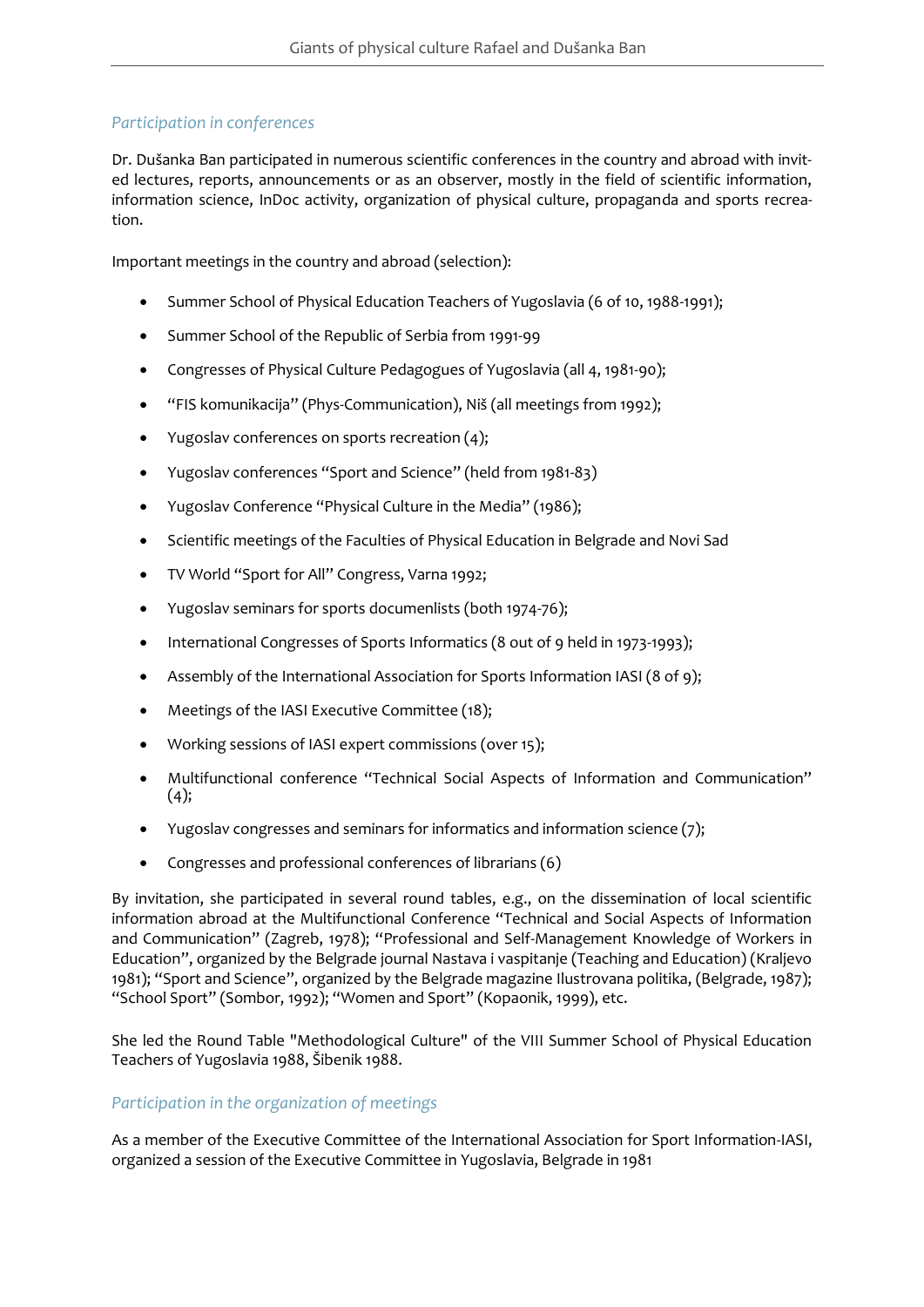As a member of the Organizing Committee and the Programme-Scientific and Editorial Board, prepared the Yugoslav conference "Physical Culture in the Media", Ohrid 1986 (organized by the associations of physical education teachers of Macedonia and Yugoslavia); participated in the organization of two Yugoslav conferences "Sport and Informatics", Association for Physical Culture of Yugoslavia, as the holder of the main project, Belgrade 1981; a collaborator on one of the three main projects, Split 1983)

Organized three Yugoslav meetings of the Board of Professional Periodical Editors and Publishers of Sports Literature (Split, 1983, Zagreb, 1984 and Ohrid 1986), as well as three Yugoslav meetings of sports librarians (Kranjska Gora, 1985, Ohrid 1986, and Novi Sad 1987)

Participated in the realization of two Yugoslav seminars for sports documentalists of the Yugoslav Sports InDoc Community (Portorož 1974, Novi Sad 1975), and in the preparation of several conferences within the Community

Member of the initiative group for the scientific conference "FIS komunikacije" (PHYS Communications), organized by the Department of Physical Education of the Faculty of Philosophy in Niš, starting from 1992

As a member of the programme commission, participated in the revival and organization of the Summer School of Physical Education Teachers in Sombor 1994

## *Work in the editorial boards of professional and scientific journals*

From 1974, she continuously edited the "InDoc Column" in the Fizička kultura Journal, Belgrade; in the period 1974-94, published 641 articles and, in the same journal, started and ran sections for sports science, terminology, patents of sports equipment and props, the application of computers in physical culture.

From 1984 to 1990 she was a member of the editorial board of the scientific journal Kineziologija (Kinesiology), Zagreb (Association of Physical Education Teachers of Yugoslavia, published by the Faculty of Physical Education, University of Zagreb).

She was a member of the Editorial Board (from 1973-75) and the Council (1975-82) of the magazine Rekreacija (Recreation), Belgrade, (published by the Republic Association Partizan, Serbia)

She worked as a reviewer at the Informatika Journal, Belgrade (published by the Yugoslav Centre for Technical and Scientific Documentation) from 1985 to 1988; and Informatologija Yugoslavica Journal (published by the Institute of Information Sciences in Zagreb) from 1987-89.

In April 1988, she was appointed to the Programme Council of RTV Belgrade for physical culture programmes, as a delegate of the Yugoslav Institute for Physical Culture and Sports Medicine.

## *Activity in teaching and in-service training*

While she work at the Faculty of Physical Education, University of Zagreb, she participated in teaching at the Systematic Kinesiology Course and mentored several graduate theses.

As a lecturer by invitation, she gave lectures in information science at postgraduate studies:

• Faculty of Physical Education, University of Novi Sad – Organization of Physical Education, 1983-87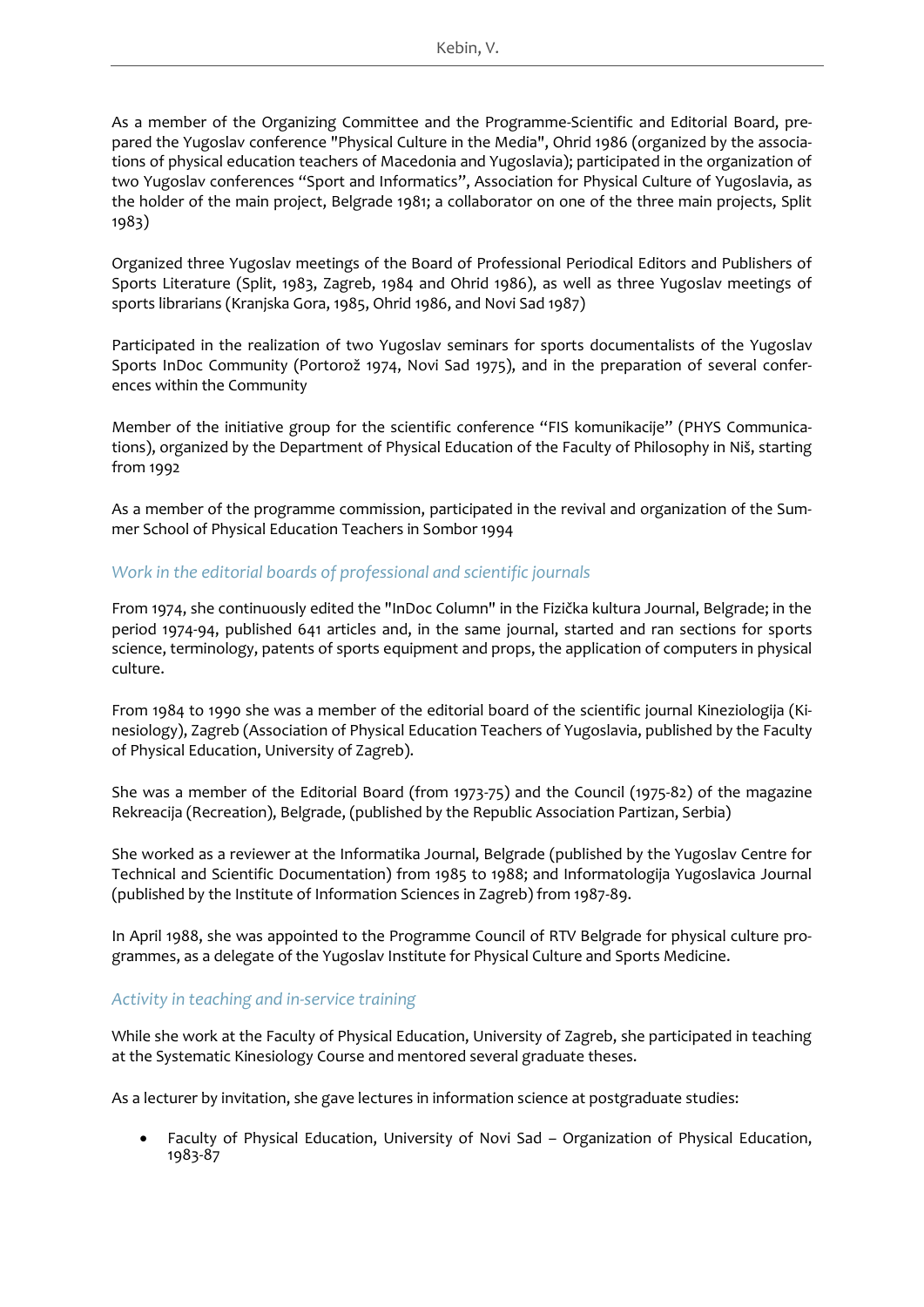• Faculty of Physical Education, University of Belgrade – Recreation Department, 1988, and Physical Education Department, 1994 and 1995.

She gave lectures on sports recreation to students of the Faculty of Physical Education in Belgrade (1973), and Faculty of Architecture in Belgrade on the subject of Urban Functions (1981).

At the Seminar for Physical Education Teachers from Libya, Belgrade 1975, (organized by the Yugoslav Institute for Physical Culture and Sports Medicine), she taught the application of information and documentation activities.

She gave lectures on InDoc activity at:

- the First Conference of Recreation Experts, Pančevo 1973,
- the Conference of Partizan, Yugoslavia, "Information and Propaganda in Sports Recreation" (Tuheljske Toplice 1982);
- two conferences of the Association for Physical Culture of Yugoslavia on the preparation of top athletes (Belgrade, 1977, Aranđelovac, 1978)
- the "Organization of Physical Culture" Seminar (Subotica, 1980), organized by SOFK Subotica (Federation of Physical Education Organizations);
- the Yugoslav seminar of the Weightlifting Association (Belgrade, 1994);
- the Olympic Solidarity Seminar, the Weightlifting Federation (Belgrade, 1995);
- Seminars for sports journalists (Yugoslav Institute of Journalism, 1978, 1989; and the /Spiker [Speaker] Agency, 1994).

In 1987, she mentored the internship of a documentalist at the Institute for Physical Culture.

In 1995, she was elected to the commission for evaluation of a doctoral dissertation project.

### *Membership in and cooperation with professional and scientific associations*

She was a member of the International Association for Sports Information-IASI from 1973. In three terms (from 1974-1988) she was elected a member of the Executive Committee of this Association, and in 1989 she was appointed an advisor. At the IASI Assembly in 1988 in Rome, she was elected an Honorary Member.

In the period 1973-83 she collaborated with the IASI Thesaurus Commission on the development of an international multilingual physical culture thesaurus; from 1983, worked at the IASI Commission Information Sources, which compiles international bibliographies, indices of primary and secondary periodicals; from 1981 to 1989, was active in the IASI Coordinating Committee, which brings together national InDoc Centres and the IASI Sports Database, (headquarters at SIRC, Ottawa, Canada).

In April 1988, the Federation of Physical Culture of Yugoslavia elected Dušanka Ban as the Yugoslav representative in the Council of Europe – Committee of Experts on Sports Information, in which she actively cooperated until the FRY, due to international sanctions, was omitted from membership in this body.

In the Association of Special Libraries of the SR Serbia, she was a member of the Executive Board, from the founding of the Association, in 1980, to 1984. She was a member of the Society for Informatics of Serbia from 1978.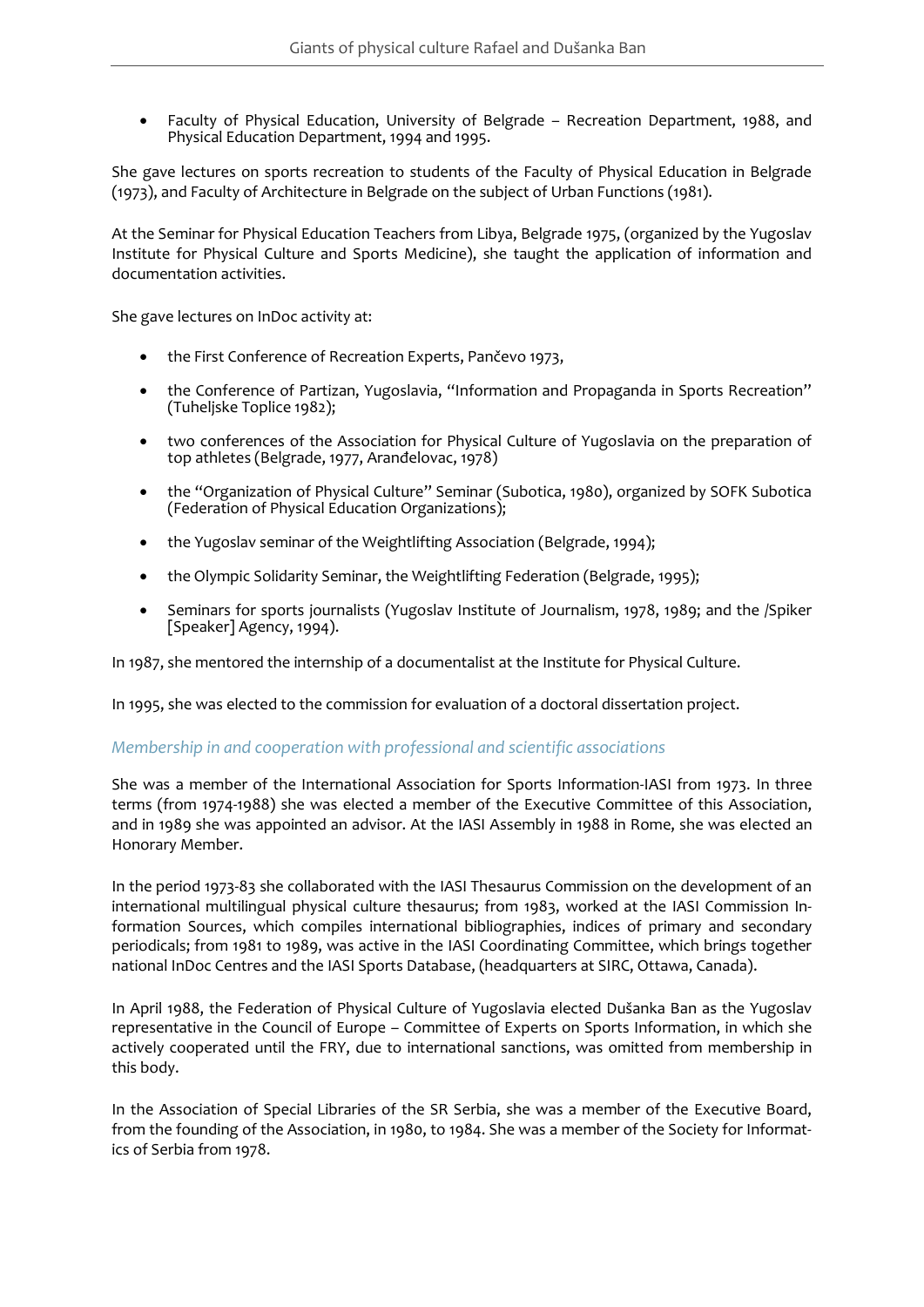For several years, she cooperated in the Propaganda Commission of the Republic Association Partizan, Serbia. She was the president of the Commission for Propaganda and Information Activity of the Association for Sports Recreation of the FRY (from 1992 to 1994, when she resigned). In 1987, she was appointed to the Professional Team of the Yugoslav Sports Association Partizan. She was a member of the presidency of the Gymnastics Federation of Yugoslavia (from 1993) and the Executive Board of the Sport for All Association, Belgrade (from 1993).

At the Faculty of Physical Education in Zagreb, she worked in the Terminology Commission and the Publishing Commission.

At the Yugoslav Institute for Physical Culture and Sports Medicine (JZFKMS), she was a member of the Expert Council (from 1987).

She was a personal member of the Federation International du Education Physique-FIEP, as long as her income allowed her to pay foreign currency membership fees.

### *Sports experience*

She was actively involved in rhythmic gymnastics (she competed up to the level of the state championship 1964-67), in which she also acted as a republic judge and practiced autonomous diving (independent diver and instructor 1965-86). For several years, she led the categories of pioneers, youth and members of the Association Partizan 6 in Belgrade.

## *Absolute authority in her profession*

Professional and scientific contribution of Prof. Dr. Dušanka Ban is truly a cornerstone of Yugoslav and world sports informatics and her imposing work would be the theoretical backbone of the future development of sports informatics in physical culture. At the commemorative session held on January 8, 2000, prof. Dr. Sergije Lukač said: "Without the work of our Dušanka, Yugoslav sport would be without essential information, without self-awareness and without a clear vision of its future and rational ideas in the strategy of development of physical culture and sport. Our Dušanka possessed a miraculous balance in parallel with all relevant factors of sports development and at the same time creative organizational bases of informatics in sports....Dušanka Ban, a woman always full of the joys of life, responsible optimism, of human breadth, diligence confirmed by strict adherence to deadlines, was an example of a builder of physical culture and sport. She carried the goodness of human composure, and with her appearance, her work, she reminded us of the dignity, kindness of those who believe in sports and its essential humanity and educativeness. …She was an absolute authority in her profession, without discussion recognized in the world and in our country....By its quantity and veracity, her bibliography and the work she produced, falls into the category of the most fruitful. …The family, her friends, Yugoslav sports are poorer for a wonderful person, an important factor of progressive development. And, at the end, let's say what highlanders would say in honour of the departed "A good reason had she to be alive!"

Prof. Dr. Dušanka Ban wrote her last scientific work/256./"Sports Informatics as a School Subject" for the 11 th IASI WORD CONGRESS/LAUSANNE/April 25-27, 2001. The paper was read at the Congress and all members of the Congress received a copy of "Informational and Organizational Elements of Sport", a textbook for students of the Sports Academy in Belgrade, for the subject of Informational and Organizational Elements of Sport. In memory of life with prof. Dr. Dušanka Ban, the publisher of the textbook dedicated to the participants of the Congress in Lausanne was prof. Dr. Vladimir Kebin.

By the decision of the Teaching Council of the Sports Academy in Belgrade, the Sports Academy established a professional library - "National Sports Library Dr. Dušanka Ban".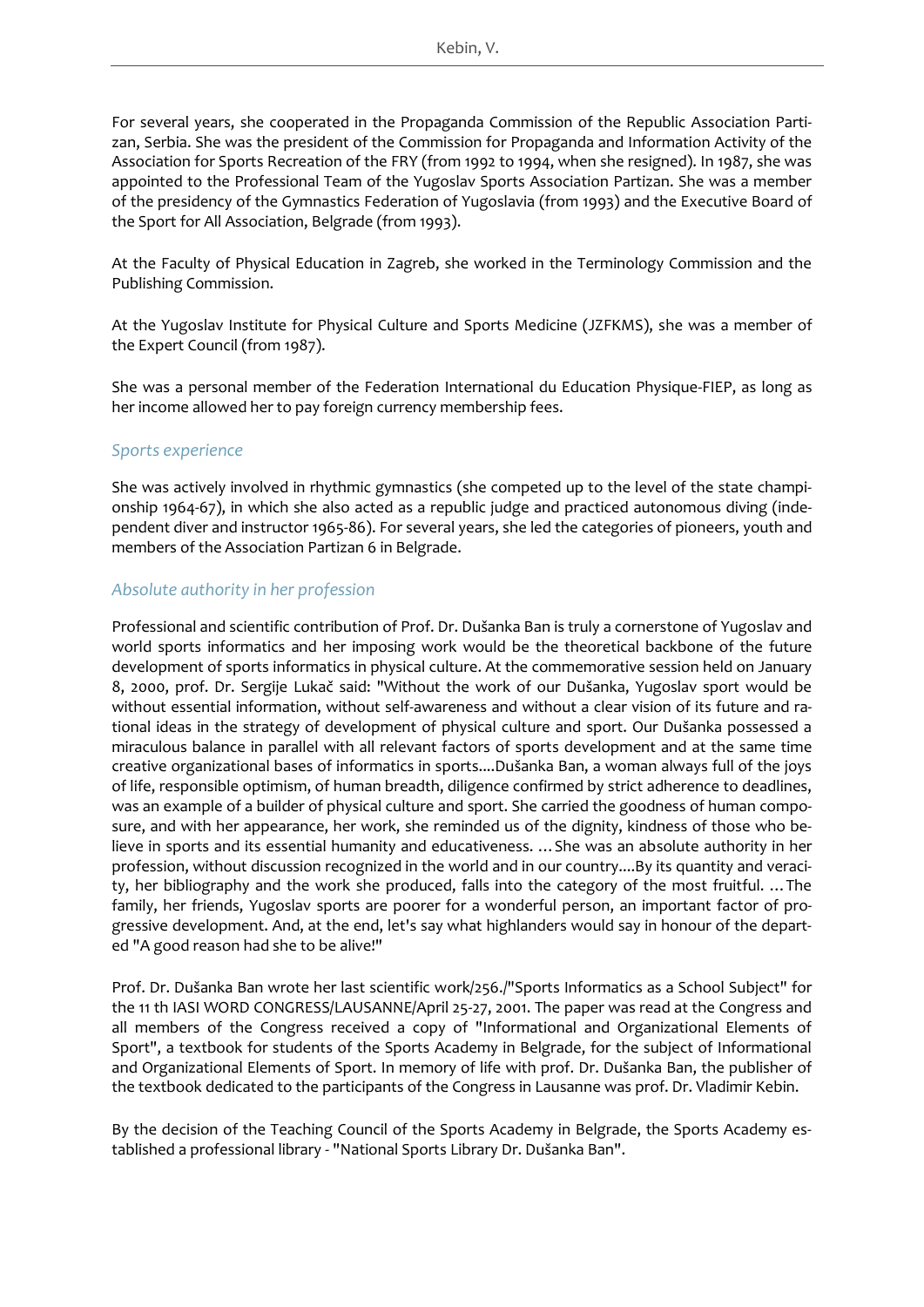A deep bow to the PERSONALITY, work, activity, enthusiasm, love and knowledge of Prof. Dr. Dušanka Ban

*Glory to you and thank you my and our* Duška.

#### *Information and documentation activity*

The Institute began its information and documentation activity in 1956. The first associates in this job were Mladen Milutinović, Olga Acić, Dragan Maršićević and Mirjana Veljković. Later, the Information and Documentation Department of the Institute grew into a specialized service (Sports INDOK Centre). This activity includes documenting statistical data, sports results and professional literature, preparation of information materials, international cooperation, research and improvement of InDoc activities and library work. The InDoc activity is practically divided into documentation of statistical data, documentation of sports results and documentation of professional literature.

The InDoc activity is carried out within the tasks for the Association of Physical Culture of Yugoslavia, i.e., republic / provincial SOFK. It is carried out in the form of three basic tasks: "Programme of index activities of interest to the Republic", "Selection of translations from foreign literature" and "Methods of implementation and financing of information and documentation programme in the field of physical culture".

Since its foundation, the Institute has collected documentation in the field of physical culture. Almost all data in this area are collected and specific information is prepared for socio-political communities, interest communities of physical culture, and above all for social organizations of physical culture (SOFK Yugoslavia, SOFK Serbia, later the Sports Federation of Serbia, etc.), important for their activity.

Through the monthly bulletin - "Information in the Field of Physical Culture", as the first bulletin that provided materials on the state of organizations, the results of physical culture in the country and abroad, data important for the further development of physical culture were obtained.

At the suggestion of the Institute, the Federal Bureau of Statistics in its statistical research also processed the field of physical culture, which provided the documentation necessary for the preparation of medium-term development plans and a number of other documents important for further progress of physical culture in Yugoslavia, primarily in Serbia.

It began publishing a bibliography of annual editions by Yugoslav authors. From the very beginning, the Institute translated selected professional material from foreign languages, which, after an appropriate review, was multiplied and delivered to all professionals in Serbia and Yugoslavia.

At the initiative of the Institute, the Yugoslav Sports and InDoc Community was established, consisting of providers and users of services in the information and documentation activities: the Institute's Sport InDoc Centre, libraries, institutions, republic SOFK and other bodies for physical culture. Cooperation was established with the International Association for Sports Information (IASI-ICPE), by including documentation cards of Yugoslav professional literature in international sports documentation. Cooperation was also achieved at the international multilingual sports thesaurus in the Thesaurus Commission. Dušanka Ban, an associate of the Institute, as an active member of these organizations, participated in projects, congresses and assemblies of these associations.

In the period of 50 years, a large number of titles of serial primary and secondary information publications in the field of physical culture, individual information publications, books, studies and research were published. In the first 25 years alone, during the period of intensive work of the Institute, 30 titles of serial primary and secondary information in the field of physical culture, 20 individual infor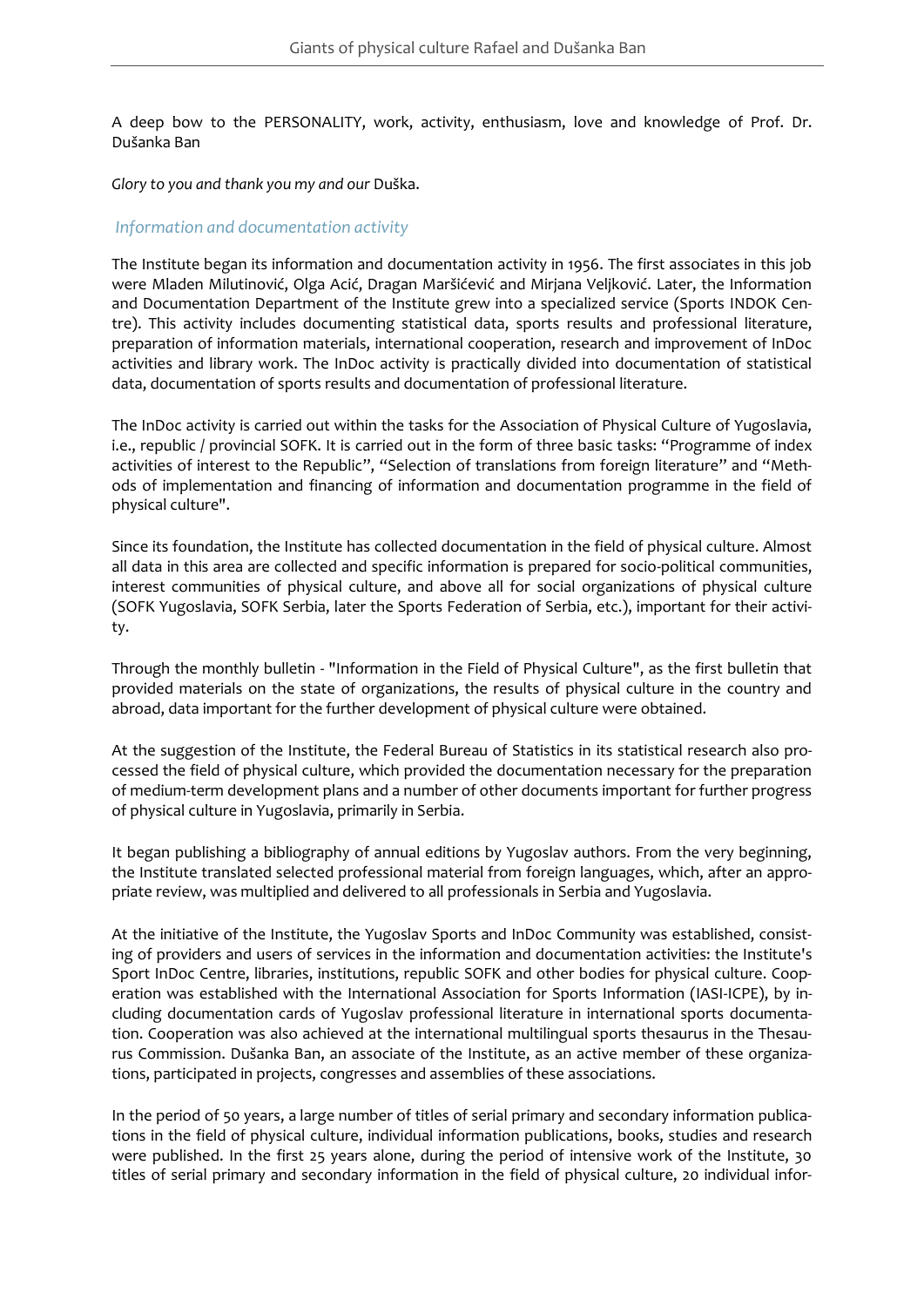mation publications, 30 books, 33 studies and 17 researches were published, the total volume was 3,708 author's sheets or 55,620 pages. In recent years, this huge publishing venture has been significantly reduced for a number of objective reasons, primarily the lack of financial resources that have affected the overall work of the Institute.

The Institute is also developing a significant publishing activity, which in one period reached 19 editions a year, in the form of monographs and periodical publications, the volume of which amounts to several hundred author's sheets of professional literature.

Various statistical data on physical culture in the SFR Yugoslavia and SR Serbia without the provinces were collected and published in the form of publications, yearbooks and periodic volumes.

The organization and state of physical culture was monitored, plans for its development and their implementation, financing of physical culture, including income of physical culture from games of chance (lotto and the pools), training of professional staff for physical culture, physical education classes in schools and facilities for physical culture.

This statistical information was most often issued once a year in different shorter or longer periods of time and in different circulations (up to 500 copies) and distributed to users. Some of the statistical information, as individual publications, included other topics such as statistics of higher social bodies for physical culture, the state of physical culture in cities, problems of physical culture propaganda, the delegate structure of SIZ (Self-Governing Community of Interest) of physical culture bodies in 100 municipalities of the SR Serbia without provinces, factors that slow down the development of physical culture in the SR Serbia without provinces and information on football. These jobs were in charge of Dragan Maršićević, Mladen Milutinović, Darinka Vidaković, Mirjana Veljković, Olga Acić, Dušanka Ban and Zoran Jovanović.

Factual information on sports results of elite athletes from Yugoslavia, Serbia with and without provinces, then Serbia and Montenegro, were published regularly from 1956 (except 1963; 1965; 1972 and 1973). It included the participation of our elite athletes in the Olympic Games, world and European championships. This was in charge of Dragan Maršićević, Mirjana Veljković, Olga Acić, Dušanka Ban, Aleksandra Sanader, Branka Ćirić, Milanka Borovićanin and Jelena Ivanović.

Local and foreign professional literature was processed and the results were given in the following periodical publications:

"Bibliography of Physical Culture"

"Selection from Foreign Professional Literature" – "Sports Practice"

"Information on the Acquired and Translated Literature in Physical Education Institutions"

"Modern Training"

"Physical Education Information Bulletin"

"Physical Culture Congresses, Symposia, Conferences"

"Selection of Articles from Foreign Literature"

"Information in the Field of Physical Culture"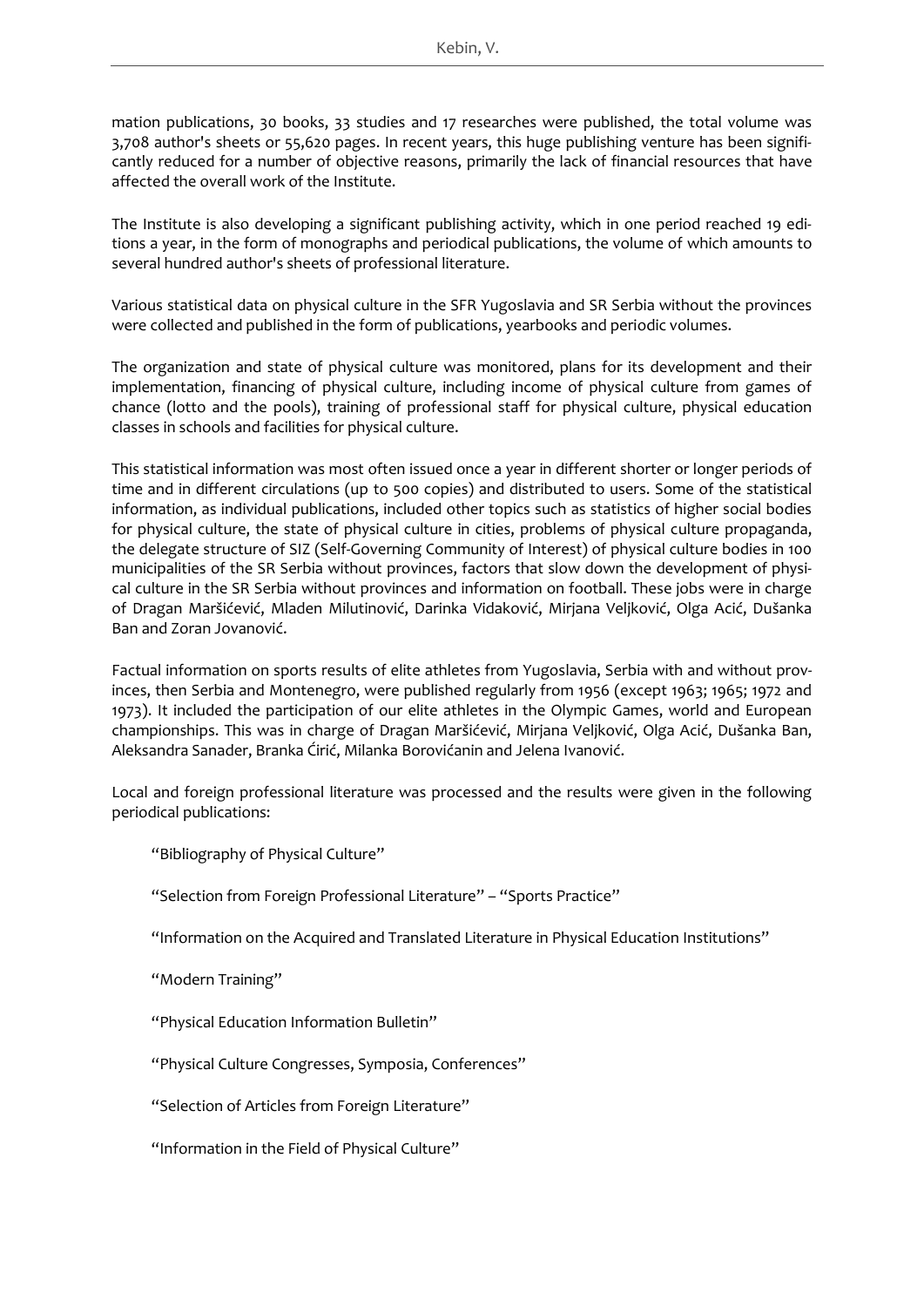Permanent editors of these publications were Dragan Maršićević, Dušanka Ban and Srdjan Savić, and two issues of the "Bibliography of Physical Culture" were edited by Vlastimir Despotović.

The majority of professional articles were translated by Časlav Krsmanović, Ileana Ćosić, Ljiljana Mladenović and Klara Sentđerđi, from the Institute, and a large number of translators from different languages, external associates of the Institute, also collaborated. The two books were translated by the associate of the Institute, Srđan Savić.

The Institute's Sport INDOK Centre organized, or initiated the organization of a series of professional meetings: conferences on the organization of the statistics service, conference of the Yugoslav Sports InDoc Community and seminars for documentalists with eminent foreign lecturers in this field. The associates of the Institute participated in the work of international congresses of sports information and the International Association for Sports Information, attended seminars for documentalists in sports, and cooperated in the thesaurus commissions of the International Association for Sports Information.

## *Dr. Dušanka Ban - a symbol for information activity*

The associate of the Institute Dušanka Ban was a member of the International Association for Sports Information - IASI from 1973 and she had been making a notable contribution until her untimely death in 2000. In three terms (from 1974-1988), she was elected a member of the Executive Committee of this Association, and in 1989, was appointed an advisor. At the IASI Assembly in 1988 in Rome, she was elected a lifelong Honorary Member. In the period 1973-83, she collaborated with the IASI Thesaurus Commission on the development of an international multilingual physical culture thesaurus; from 1983, worked at the IASI Commission Information Sources, compiling international bibliographies, indices of primary and secondary periodicals; from 1981 to 1989, was active in the IASI Coordinating Committee, that brings together national InDoc Centres, members of the IASI International Sport Database, headquarters at SIRC, Ottawa, Canada).

In April 1988, the Federation of Physical Culture of Yugoslavia elected Dušanka Ban as the Yugoslav representative in the Council of Europe - Committee of Experts on Sports Information, in which she had actively cooperated until the FRY, due to international sanctions, was omitted from membership in this body.

In the past period, the Institute's InDoc associates participated in the work of a number of local conferences in the field of physical culture and sports information.

The projects of the Information System of Physical Culture (Dragan Maršićević, Dušanka Ban) had been made on several occasions, but due to the lack of necessary conditions, they were not realized. Activities on the establishment of information and documentation activities in the sports system of the Republic of Serbia were restarted in 2005, according to the project of the external associate Dr. Predrag Gavrilović. In these activities, the expert team of the Institute consisted of: Branislav Milišić, Jelena Ivanović, Tatjana Milenković, Predrag Bićanin and Biljana Marić-Nikolić.

## **PROF. DR SERGIJE LUKAČ**

Copy Copyright © 1996-2003 NIN-redakcija@nin.co.yuright © 1996-2003 Copyright © 1996-2003 NINredakcija@nin.co.yu [\[2\]](#page-22-1)

Last week, Dušanka Ban left us forever. She was the most valuable energy for sports information equally strongly exposed in the theoretical and research field, as well as in the field of creating an information system in planning the system of physical culture and sport and in achieving the necessary IT basis for practical sport. Without the work of our Dušanka, Yugoslav sport would be without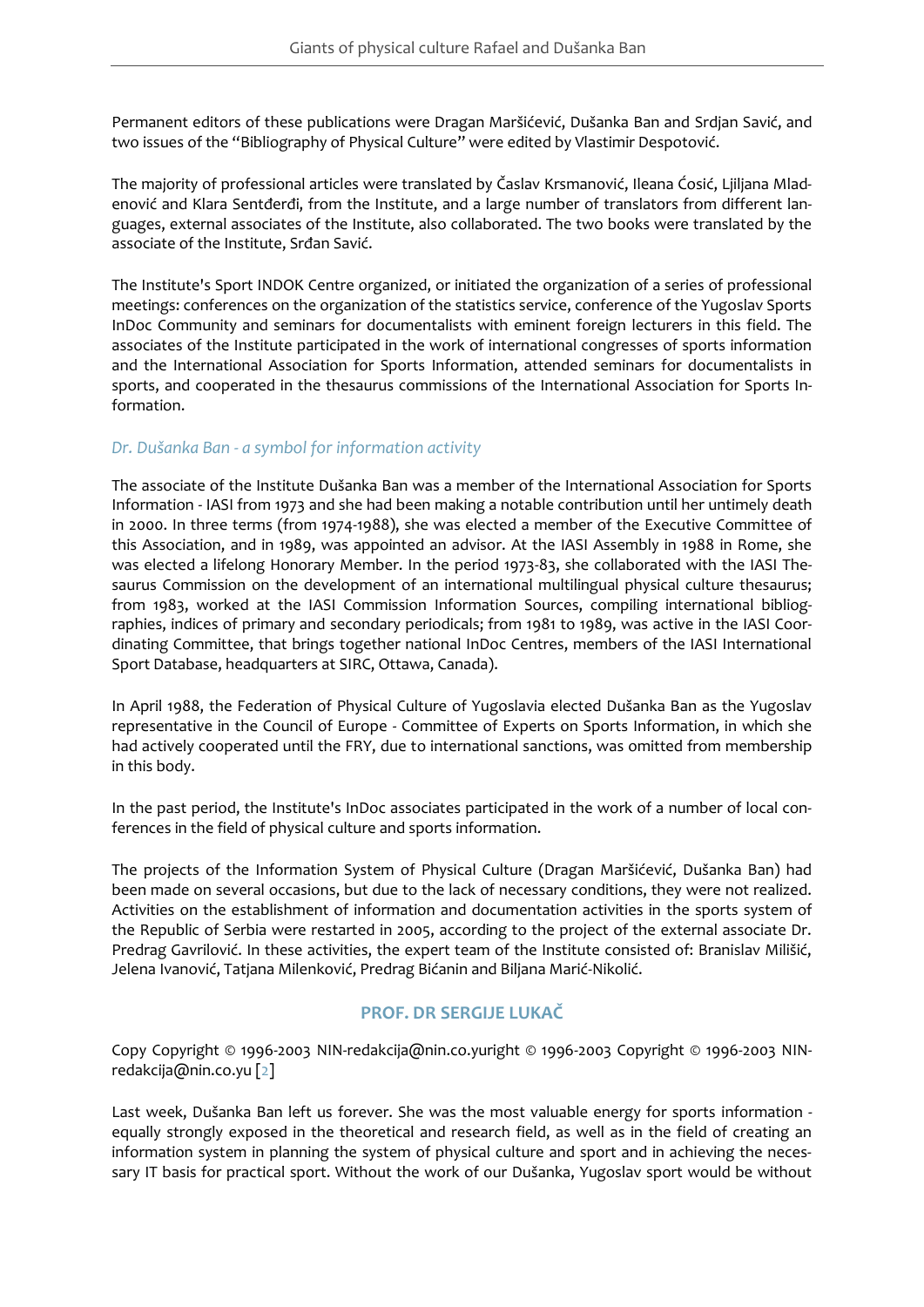essential information, without self-awareness and without a clear vision of its future and rational ideas in the strategy of development of physical culture and sport. Our Dušanka possessed a miraculous balance in parallel with all relevant factors of sports development and at the same time creative organizational bases of informatics in sports. There was no a phenomenon in the system and life of sport that Dušanka Ban did not record, systematize and present to the professional public. Dušanka Ban, a woman always full of the joys of life, responsible optimism, human breadth, diligence confirmed by strict adherence to deadlines, was an example of a builder of physical culture and sports. She carried the goodness of human composure, and with her appearance, her work, she reminded us of the dignity, kindness of those who believe in sports and its essential humanity and educativeness. By its quantity and veracity, her bibliography and the work she produced, falls into the category of the most fruitful. For generations of students at faculties and academies in Belgrade, Novi Sad and other schools, organizers and coaches, she spoke simply and convincingly about the inevitability of sports information as of a reliable radar in the stormy roar of sports as a global phenomenon. She was an absolute authority in her profession, without discussion recognized in the world and in our country.



<span id="page-21-0"></span>[Picture](#page-21-0) 1: In conversation with colleagues, the Faculty's Anniversary, Belgrade, 1999

<span id="page-21-1"></span>[Picture 2:](#page-21-1) A Lecture at the Sports Academy, Belgrade, 1998

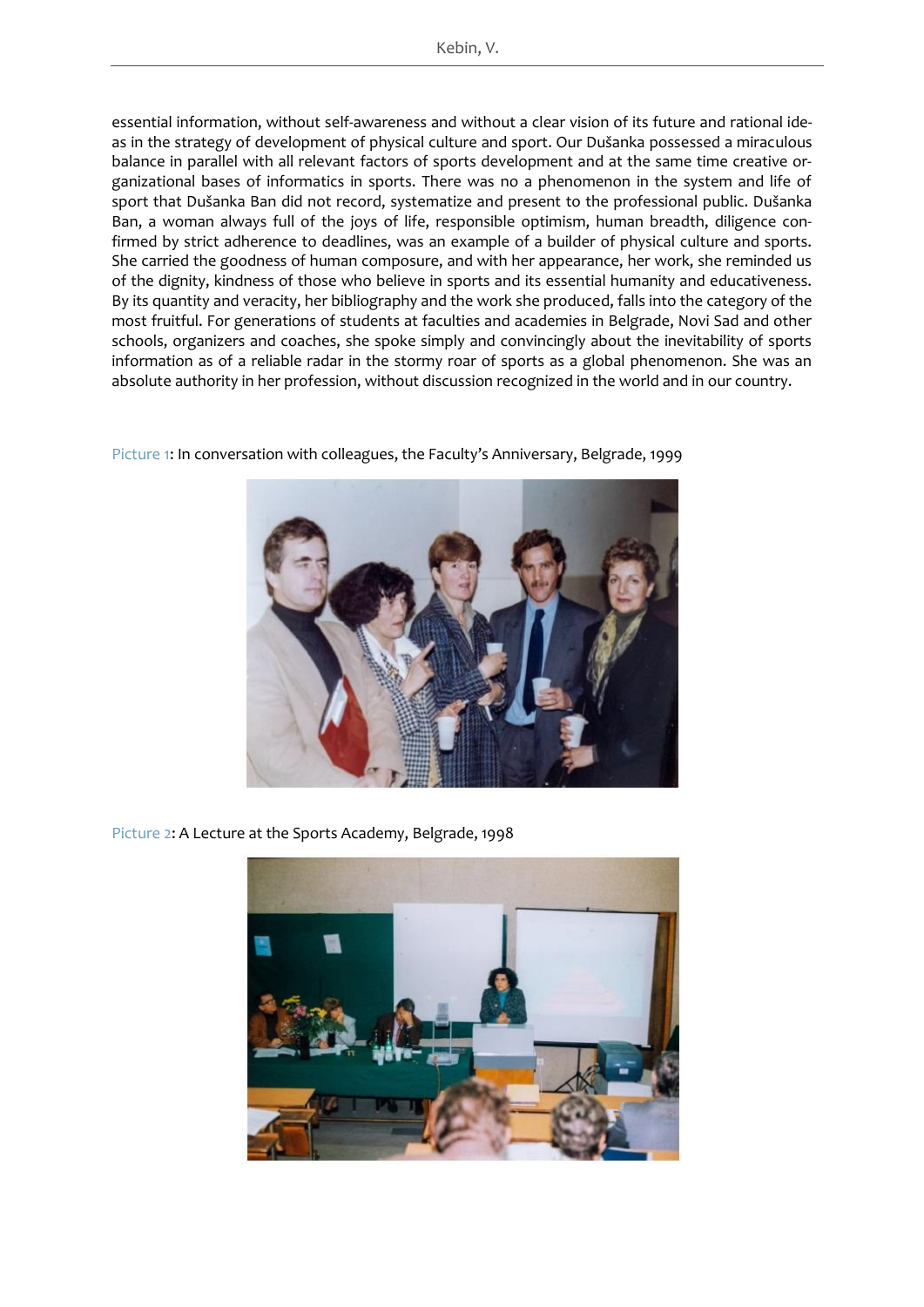## <span id="page-22-2"></span>[Picture 3:](#page-22-2) PHYS Communications, Niš, 1997



<span id="page-22-3"></span>[Picture 4:](#page-22-3) Kopaonik, 1998. (Seminar for physical education teachers in Serbia)



#### **REFERENCES**

- 1. Tomović S. Aktivnost i prolaznost / Activity and Transience. Theorija. 1977(1-2):15. [\[Google Scholar\]](https://scholar.google.com/scholar_lookup?author=Tomovi%C4%87+S.&publication_year=1977&title=Aktivnost+i+prolaznost+/+Activity+and+Transience&journal=Theoria&pages=15)
- <span id="page-22-0"></span>2. Fulgozi A, Radin F. Stilovi života zagrebačkih srednjoškolaca. Zagreb: Naklada edd. 1982. [[Google Scholar\]](https://scholar.google.com/scholar_lookup?author=Fulgozi+A.&author=Radin+F.&publication_year=1982&title=Stilovi+%C5%BEivota+zagreba%C4%8Dkih+srednjo%C5%A1kolaca)
- <span id="page-22-1"></span>3. Lukač S. Neumorni istraživač - u spomen - Dušanka Ban. NIN. 2000. [\[Google Scholar\]](https://scholar.google.com/scholar_lookup?author=Luka%C4%8D+S.&publication_year=2000&title=Neumorni+istra%C5%BEiva%C4%8D+-+u+spomen+-+Du%C5%A1anka+Ban&journal=NIN)
- 4. Mitrović I. Zavod za sport i medicinu sporta Republike Srbije 60 godina. Beograd: Zavod za sport i medicinu sporta Republike Srbije. 2016. [Google [Scholar\]](https://scholar.google.com/scholar_lookup?author=Mitrovi%C4%87+I.&publication_year=2016&title=Zavod+za+sport+i+medicinu+sporta+Republike+Srbije+60+godina)